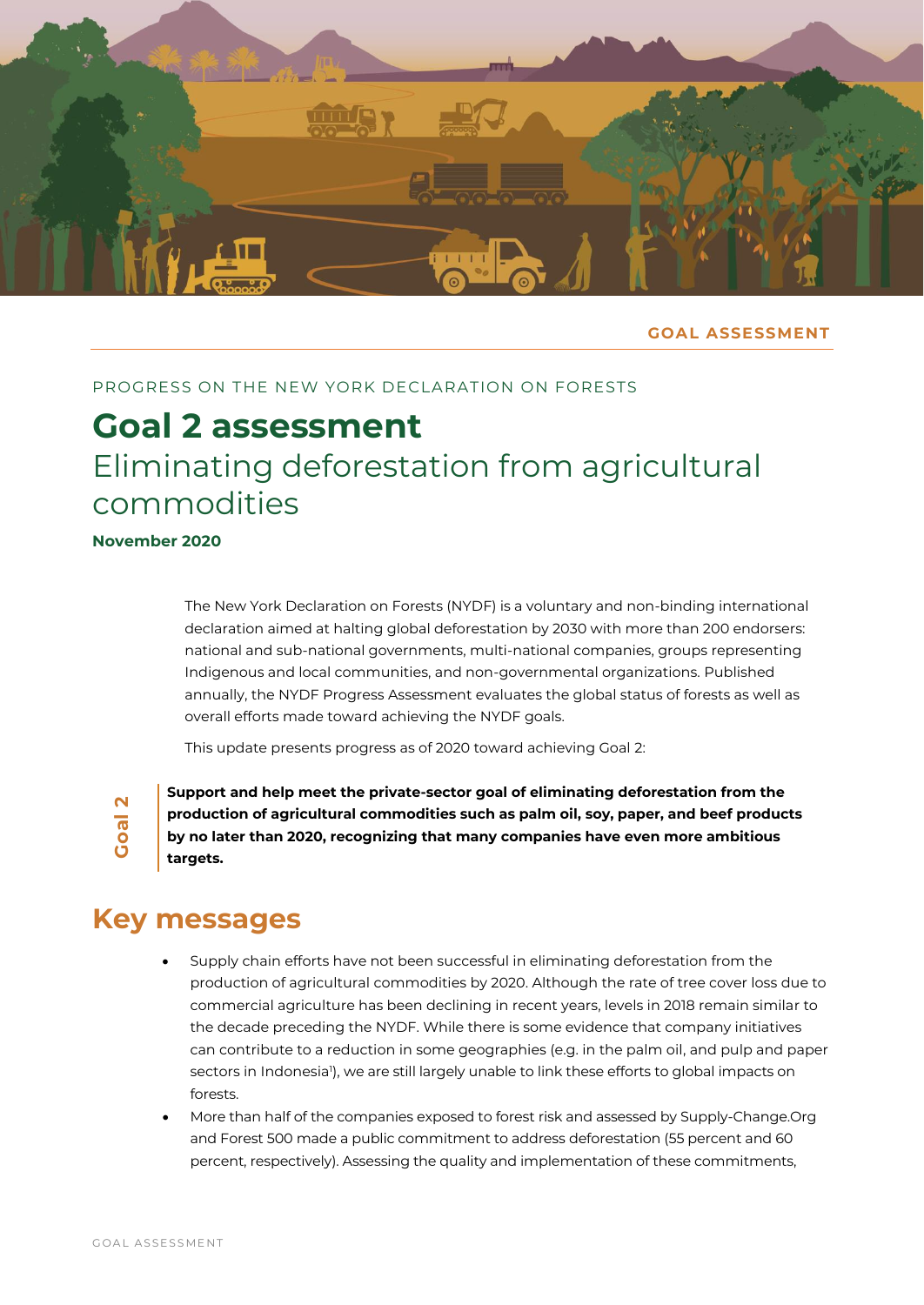companies in the palm oil, and pulp and paper sectors in Southeast Asia are consistently more advanced than their counterparts in cattle and soy supply chains in Latin America.

- A large number of companies based in Europe and North America announced commitments and some set requirements for their upstream suppliers to address forest risks. There is a risk, however, that produce linked to deforestation is absorbed by increasing demand in other markets, domestic and international, that give less priority to forest protection.
- Forest monitoring and supply chain traceability technologies are evolving at a rapid pace and allow for improved risk assessment, supply chain management and engagement with producers. However, tracking and engagement is often limited to immediate suppliers (e.g. processors and refiners) and fails to reach producers, in particular the millions of smallholders (e.g. in the palm oil supply chain).
- A large number of companies still fail to report on progress to address deforestation in their supply chains. In 2019, around one third of the 350 most influential companies in forest-risk commodity supply chains did not disclose this information.
- Jurisdictional and landscape interventions are still considered an effective way to address deforestation along with other environmental, social, and economic issues. These interventions are gaining traction, yet progress is difficult to systematically assess.
- Over the last year, European countries adopted promising policies around the due diligence of forest risk commodities. These have not yet been translated into concrete interventions.

# **Overview of goal and indicators**

# **Commercial agriculture as a driver of deforestation**

Since the turn of the century, commercial agriculture has caused the destruction of more than 5 million hectares of forests – almost the size of Croatia – every year (Figure 1).Most of this loss has occurred in Southeast Asia and Latin America. In Southeast Asia, the primary driver of deforestation has been palm oil, which accounted for about 23 percent of loss between 2001-16 in Indonesia. In Latin America, cattle and soybean have caused most of the deforestation, cattle accounting for about 80 percent of loss in the Brazilian Amazon alone.<sup>2,3</sup> Although the rate of deforestation from commercial agriculture has been declining since 2016, recent numbers are similar to the deforestation rates during the decade preceding the NYDF.

## **Efforts to address deforestation in agricultural supply chains**

Over the past ten years, a growing number of companies, governments, and civil society organizations have accelerated efforts to mitigate impacts of commodity production on forests. These measures have taken the form of regulatory policies, voluntary corporate commitments, and public-private partnerships.

Corporate commitments can drive change in supply chains when implemented through concrete measures, and when they are supported by public-sector action such as strengthening land use governance and law enforcement. Many governments in producer countries are taking steps to improve forest governance and increase transparency, usually driven by consumer awareness and requirements such as import regulations in consumer countries (see also Goal 10 update). These efforts have the potential to make significant longterm contributions to curbing deforestation, but they need to be strengthened and scaled.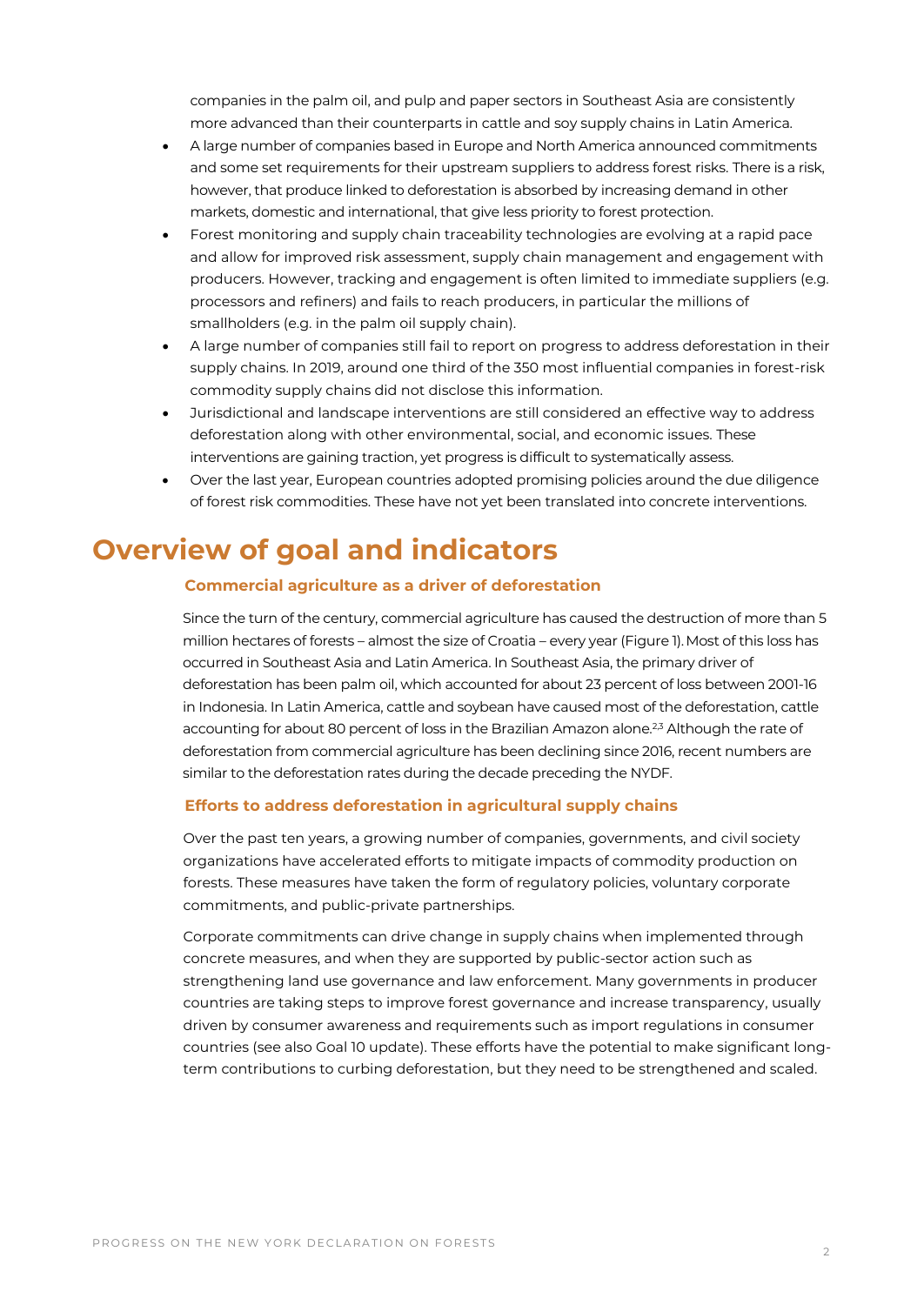#### Figure 1. Drivers of tree cover loss, in million hectares



Source: Global Forest Watch. Commodity-driven deforestation: Large-scale deforestation linked primarily to commercial agricultural expansion but also includes mining. Forestry: Temporary loss from plantation and natural forest harvesting, with some deforestation of primary forests.

# **Assessing progress**

Even though the issue of agricultural commodity-driven deforestation is central to dialogues around tropical deforestation, and despite many efforts by civil society to monitor the issue, assessing progress remains a challenge. Particularly, there is limited reported information on the risk exposure and impacts of companies.

For the 2016 NYDF Progress Assessment, we developed an assessment framework to measure progress toward Goal 2 based on four criteria. Since the 2019 NYDF Goal 2 assessment update, we have revised this framework based on metrics under a common methodology that was developed by several tracking initiatives in alignment with the Accountability Framework initiative (Afi) (see section on Data Development).

| Criteria                                                                   | <b>Indicators</b>                                                                                                                                              |
|----------------------------------------------------------------------------|----------------------------------------------------------------------------------------------------------------------------------------------------------------|
| <b>1. Forest-related commitments</b>                                       | 1.1. Companies with a commitment<br>1.2. Content of commitment                                                                                                 |
| 2. Implementation of commitments                                           | 2.1. Adoption of standards and tools<br>2.2. Landscape and sectoral collaboration<br>2.3. Monitoring and verification of compliance<br>2.4. Engaging suppliers |
| 3. Commitment outcomes:<br>Demonstration of progress toward<br>commitments | 3.1. Reporting and transparency<br>3.2. Compliance with commitment<br>3.3. Traceability<br>3.4 Certification                                                   |
| 4. Enabling environment                                                    | 4.1. Support by financial institutions<br>4.2. Support by the public sector<br>4.3. Support by the civil society                                               |
| 5. Commitment impact                                                       | 5.1. Reduction of deforestation associated with<br>agricultural commodities                                                                                    |

**Table 1. Criteria and indicators to track progress toward Goal 2**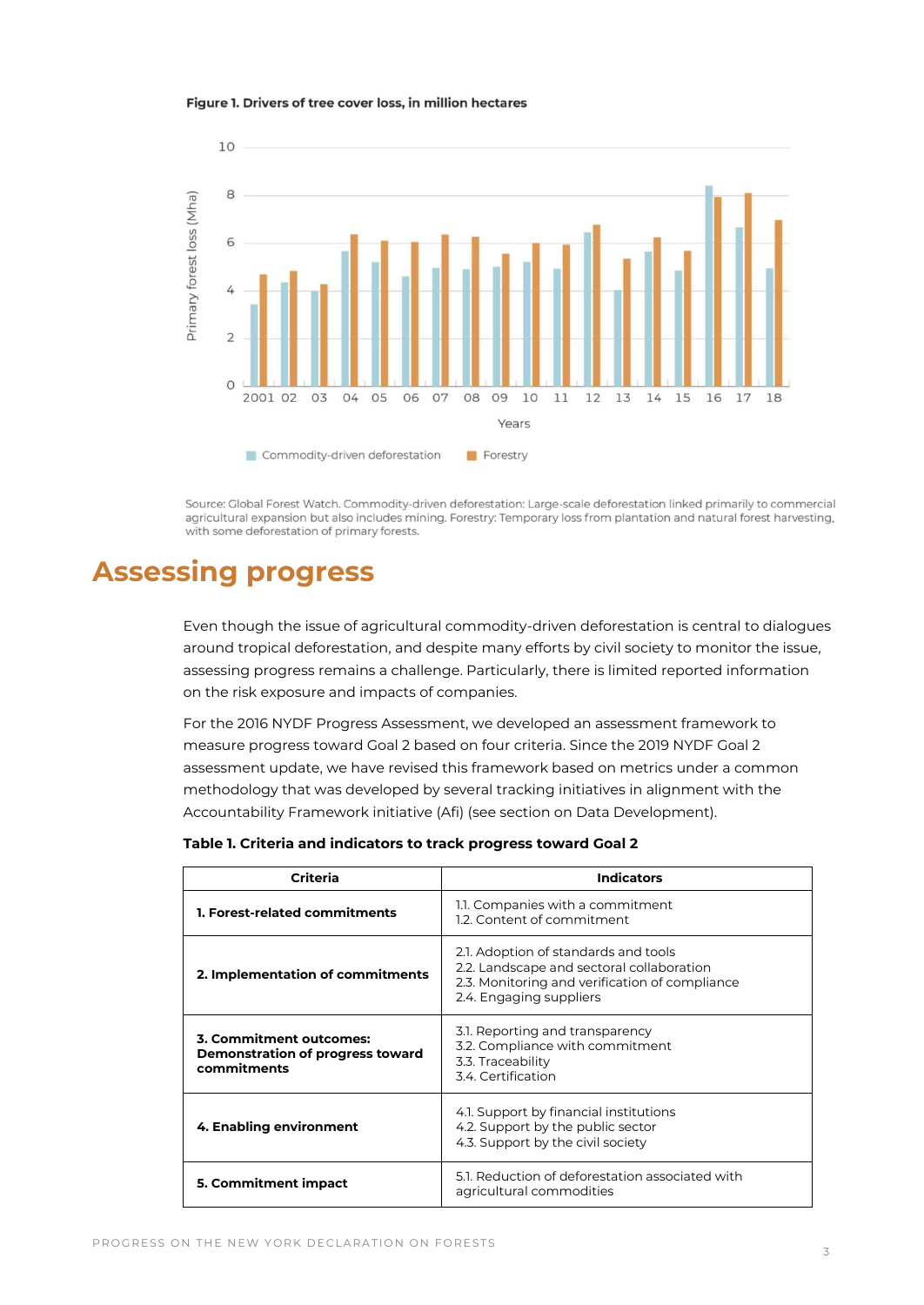# **Findings**

# **Criterion 1: Forest-related commitments**

Forest-related commitments can play a significant role in reducing commodity-driven deforestation. Commitments generally involve a pledge to reduce or eliminate deforestation associated with the production, trading, or purchasing of commodities within a company's supply chain. In addition to positively impacting forests, these commitments can also help reduce company reputational risk, secure long-term commodity supplies, and demonstrate corporate responsibility.

#### **Indicator 1.1: Companies with a commitment**

# **Commitments are lagging across all commodities and geographies, with Latin America's beef and soy sectors most in need of intervention**

Since 2016, very few companies have adopted new policies and commitments to eliminate deforestation from their supply chains. While there was a lot of collective ambition driving the adoption of 2020 commitments, many companies have realized in the last few years how difficult it is to meet those. Some have doubled down, while others are re-evaluating what they can achieve and are revising their commitments accordingly.

Based on data from Forest Trends' Supply Change Initiative, as of May 2020, 499 companies out of 895 assessed have made 865 commitments to address deforestation in their supply chains (Figure 2). Almost 400 companies exposed to deforestation risks have not made a commitment. Companies in palm oil, and timber and pulp sectors continue to have the highest share of commitments. Only a small share of commitments was made by soy or cattle companies. Similarly, data from Global Canopy's Forest 500 project, which assesses the 350 most influential companies on their forest-related policy and action, shows that 60 percent of companies had forest-related commitments in 2019. This number was even lower in the beef and soy sectors, with 20 percent and 27 percent of companies, respectively. This indicates that company action is lagging behind in Latin America, which has seen a surge in deforestation from these two commodities.

Forest 500 data also indicate that some companies have made changes to their commitments or abandoned them. Since 2018, of the 157 companies with commitments to remove deforestation by 2020 or earlier, 4 removed their commitment completely, and 18 companies removed the deadline from their commitments.<sup>4</sup>

The analysis also revealed that companies that are headquartered in North America and Europe are more likely to have such commitments and policies. Despite the fact that China is one of the largest importers of forest-risk commodities like palm oil, soy, and beef, only 20 percent of the most influential companies based in China had a forest-related commitment in 2019.<sup>5</sup> Chinese companies could have important leverage over their counterparts in Latin America to demand deforestation-free soy and beef. The country imports more than 80 percent of soybean and 50 percent<sup>a</sup> of beef exports from Brazil, and 76 and 70 percent beef exports from Argentina and Uruguay, respectively.<sup>6,7,8</sup>

<sup>&</sup>lt;sup>a</sup> 50 percent of Brazilian beef exports go to mainland China and Hong Kong and 32 percent if we exclude Hong Kong.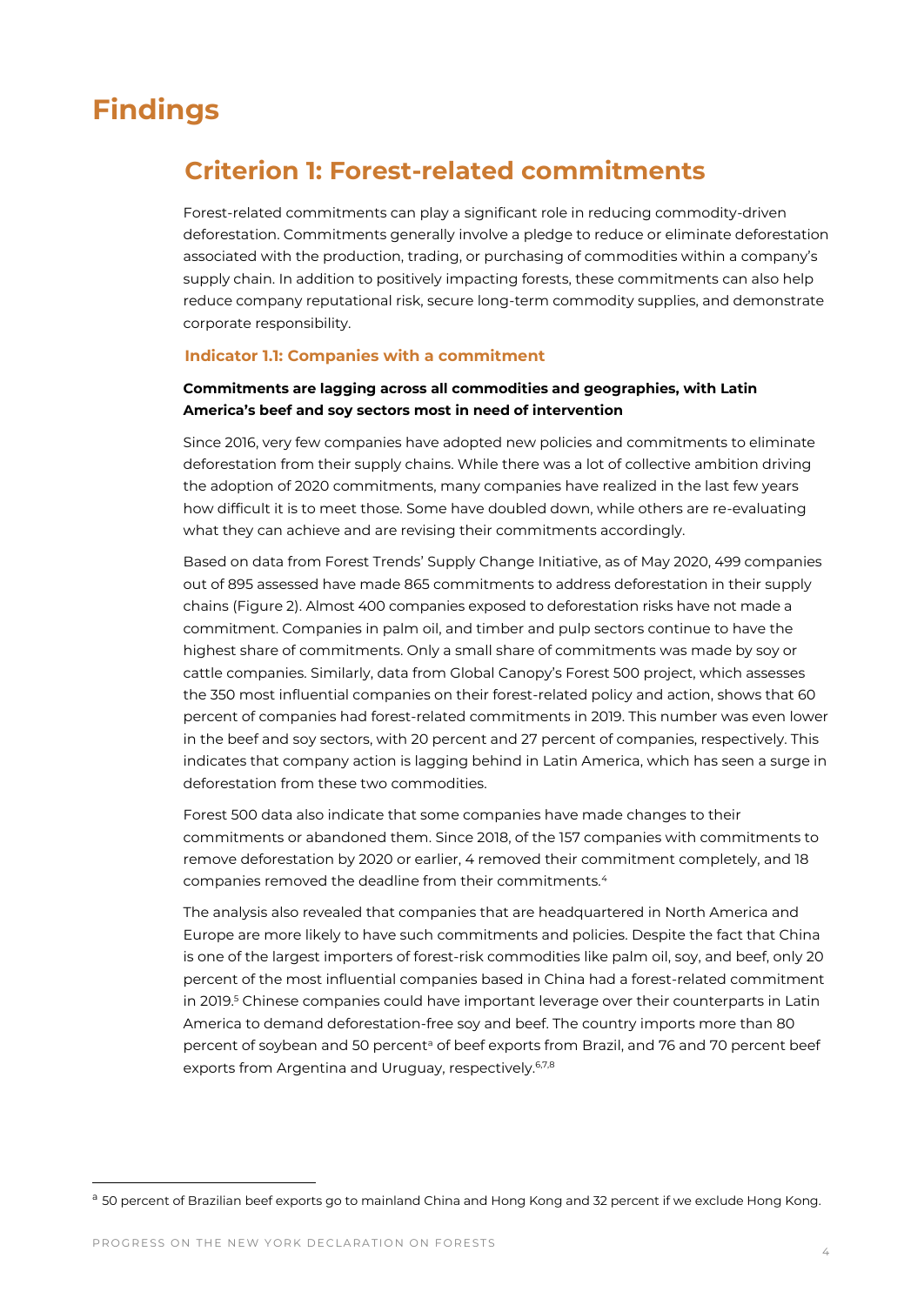#### Figure 2. Deforestation-related commitments in commodity supply chains



Source: Compiled by Climate Focus based on data provided by Forest Trends' Supply Change Initiative.

In terms of their coverage of globally traded commodities, recent data published in the Yearbook of the Trase platform shows that commitments reach the largest market share in the palm oil sector. In 2018, 81 percent of palm oil exports from Indonesia were coming from a handful of companies that had adopted commitments aiming for "No Deforestation, No Peat and No Exploitation" (NDPE). Despite their commitments, these companies are exposed to signification deforestation risks through their subsidiaries and suppliers.

Compared to palm oil, only 32 percent of Brazil's beef exports in 2017 were covered by a commitment. This is mainly because of the narrow focus of company commitments which focus on the Amazon region. Similarly, for soy, while 89 percent of exports from the Amazon were covered by the voluntary Amazon Soy Moratorium, about 61 percent of soy from Cerrado were covered by a zero-deforestation commitment. Overall, 59 percent of total exports from Brazil in 2018 were covered by a relevant commitment.

## **Indicator 1.2: Content of commitments**

#### **The scope and strength of company commitments falls far short of what is needed**

Across supply chains, companies have adopted a variety of public commitments and policies. Among 865 commitments published by companies assessed by Forest Trend's Supply Change Initiative, more than half (57 percent) refer to certification, while only a small share set ambitious goals for zero or zero-net deforestation, refer to traceability or other objectives (Figure 3). The rigor of company commitments varies, likely reflecting the availability of standards or policies, and the varied motivations companies have for setting commitments – from internalizing operational risk, to meeting stakeholder demand. Commitments also vary in scale, from being company-wide to covering only a specific commodity, business, or supply chain.

Only a small share of commitments were found to be comprehensive in their scope. Among the Forest 500 companies (see above), only 15 percent made a commitment aligned with the principles defined by the Accountability Framework initiative (AFi), covering all supply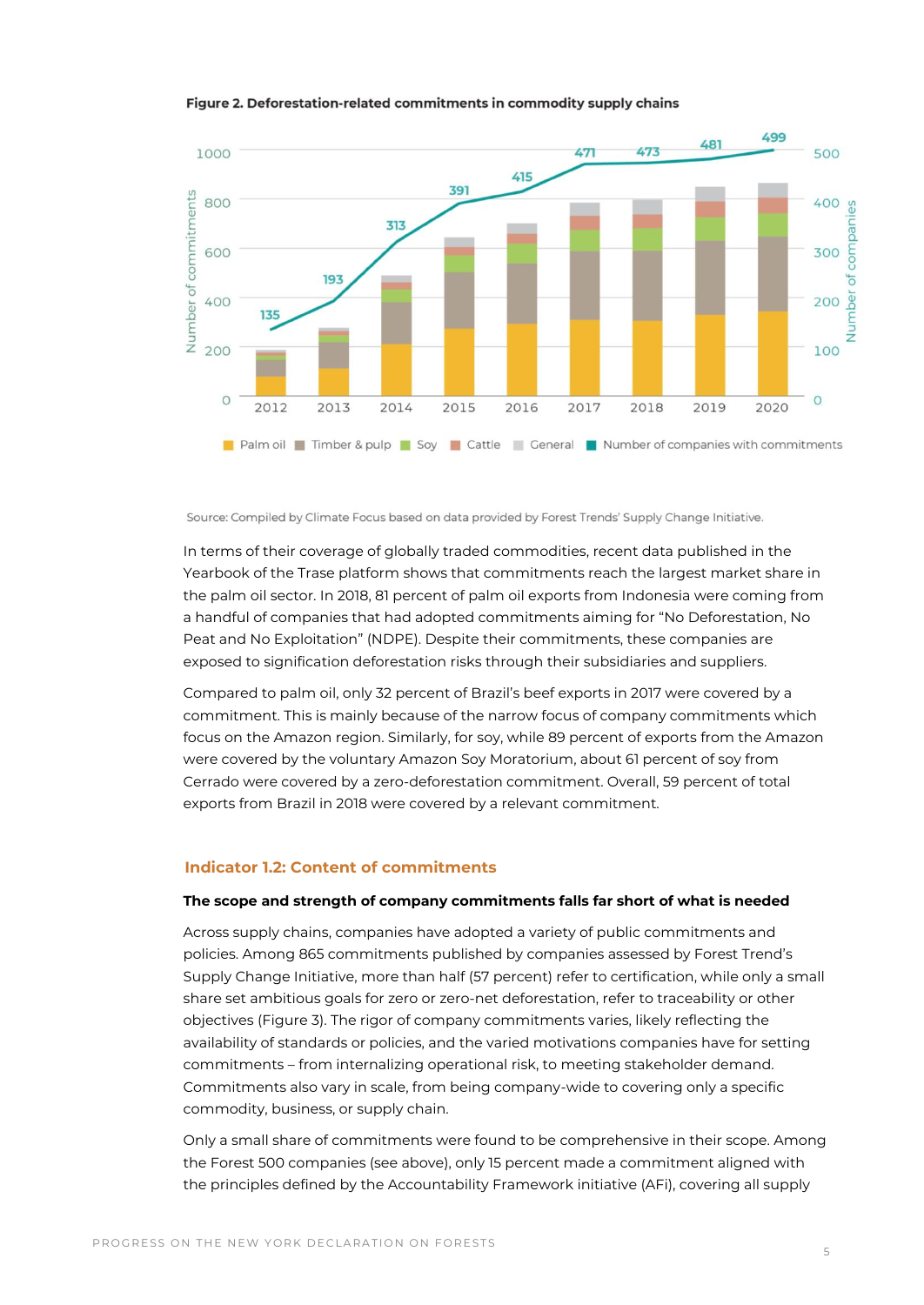chains and sourcing regions of the company. This is essential for companies to avoid spillovers of deforestation risks between supply chains of different commodities and between various producing regions.



#### Figure 3. Content of company commitments

Source: Compiled by Climate Focus based on data provided by Forest Trends' Supply Change Initiative

Note: "Other" category includes commitments that aim for "sustainable" production or sourcing, aim to reduce or eliminate the use of the commodity, or another forest-related goal that is not captured by the other categories

# **Criterion 2: Implementation of commitments**

Implementation through effective supply chain management is a prerequisite for companies to ensure their operations comply with their sustainability and zerodeforestation policies. Management practices include practical, ground-level tracing and monitoring, as well as sectoral collaborations which drive higher-level governance changes.

# **Indicator 2.1: Adoption of standards and tools**

# **Uptake of supply chain management tools is accelerating, but strategies are limited in reach**

Supply chain management tools such as standards for production and procurement of raw materials, mechanisms for deforestation risk assessment, traceability systems, and engaging with suppliers are essential for companies to decouple their supply chains from deforestation and ensure continuous compliance (Box 1). Data show that the palm oil sector is the most advanced in using these tools and standards, closely followed by the timber sector, which partly reflects the availability of standards and tools but also a higher level of ambition in these sectors.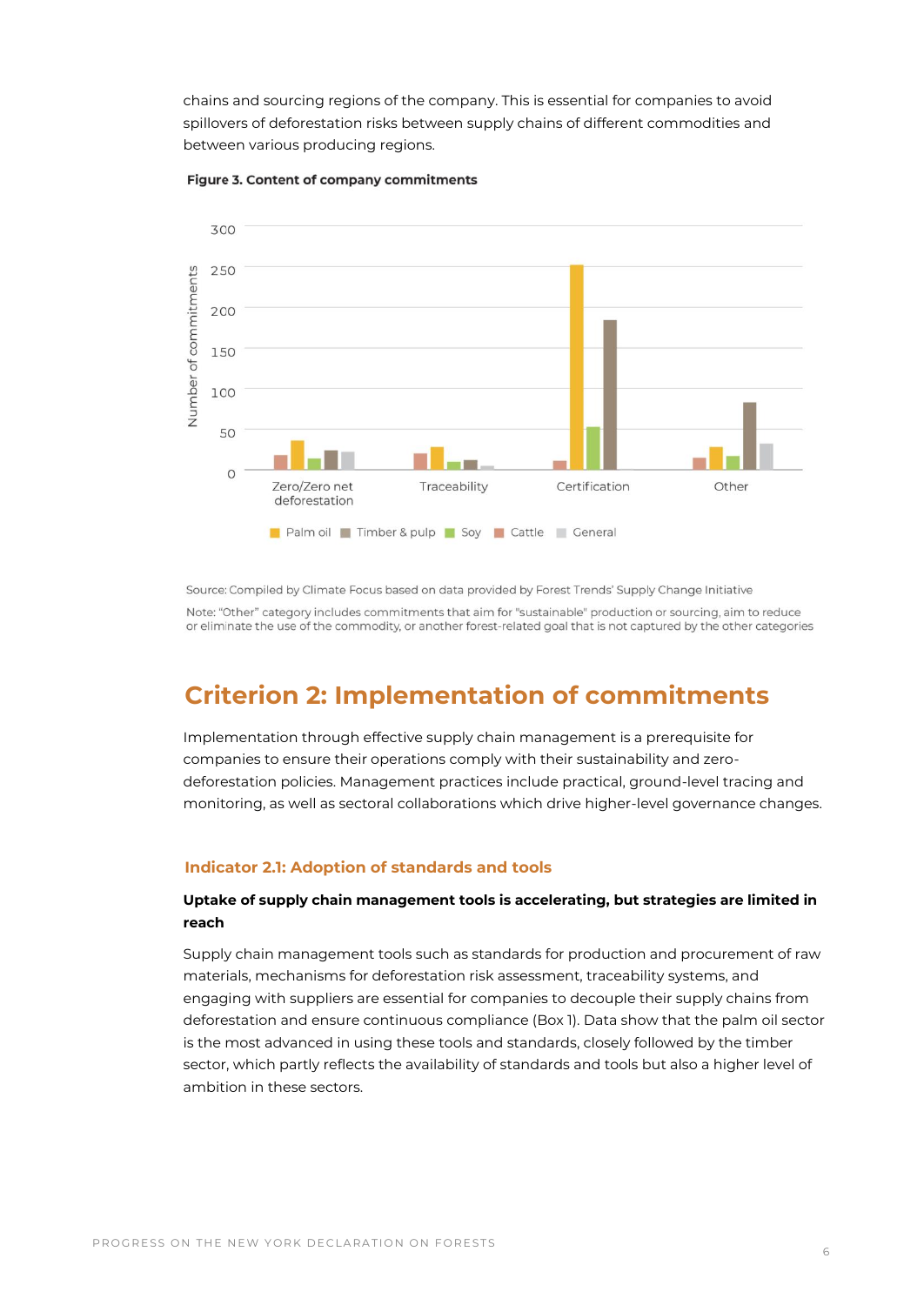#### **Box 1. Examples of supply chain management tools**

**Deforestation risk assessments** are tools that allow companies to identify and manage risks and opportunities linked to commodity supply chains that are associated with deforestation. Understanding their dependency and impacts on forests, and the risks they are exposed to because of deforestation, can inform companies' strategies and interventions to achieve their sustainability goals and address reputational risks in their operations. Such risk assessments include a system to monitor and report deforestation in company supply chains and areas of sourcing.

**Traceability systems** are tools that allow companies to track a product from its origin to consumption and can help to monitor deforestation risks and compliance with company policies and standards by linking suppliers to a specific place. Mapping of suppliers can generate information like the locations of their farms and operations, their policies and strategies, and their certification status and progress. And by tracing their products, companies can link them to specific suppliers to know who among their suppliers is associated with deforestation and how much of the commodity they source is compliant with their own policies.

**Certification schemes** are tools that apply harmonized rules and requirements that help to increase transparency around production methods and standardize produce quality. They aim to provide a benefit to individual producers for reducing deforestation and better environmental and social practices (e.g. price premium, enhanced market access). The leading certification schemes in the palm oil, soy, and timber and pulp & paper are the Roundtable on Sustainable Palm Oil (RSPO), Round Table on Responsible Soybeans (RTRS), Forest Stewardship Council (FSC), and Programme for the Endorsement of Forest Certification (PEFC).

> Among 411 companies that disclosed commodity-related information on their management of deforestation to CDP in 2019, 65 percent have procedures in place to identify and assess forest-related risks in their operations. Advancements in the use of satellite data and Geographical Information Systems have allowed companies to conduct such risk assessments. For example, several palm oil companies use Global Forest Watch (GFW) Pro to conduct risk assessments at mill level. GFW Pro provides geospatial analysis enabling monitoring of areas prone to deforestation and identifies mills and other processing facilities located in these areas. These tools, combined with the ability to trace commodities in their supply chains, can support companies in their engagement with smallholders; for example, in choosing the areas for engagement but also in monitoring compliance.

According to CDP data, more than two-thirds of companies have adopted traceability systems (76 percent) for at least one of the commodities (Figure 4). In most cases, however, these systems do not extend back to production (e.g. palm oil smallholders) or indirect suppliers (e.g. cattle breeders). Among the 350 most influential companies in the food and forestry sectors assessed by Forest 500, only 21 percent (71 companies) have a system to trace their products back to point of production for at least one commodity. And only 5 percent (19 companies) of all assessed companies have such traceability and compliance checks for all their commodities.

Seventy-one percent of companies with a commitment reporting to CDP use certification for at least one of the commodities in their supply chains. Such schemes provide harmonized rules and requirements that help to increase transparency around comparable production methods and standardized produce quality in line with environmental and social standards. The use of certification is significantly higher in palm oil, timber, and paper supply chains than soy and cattle (see Figure 4). The difference likely reflects the availability and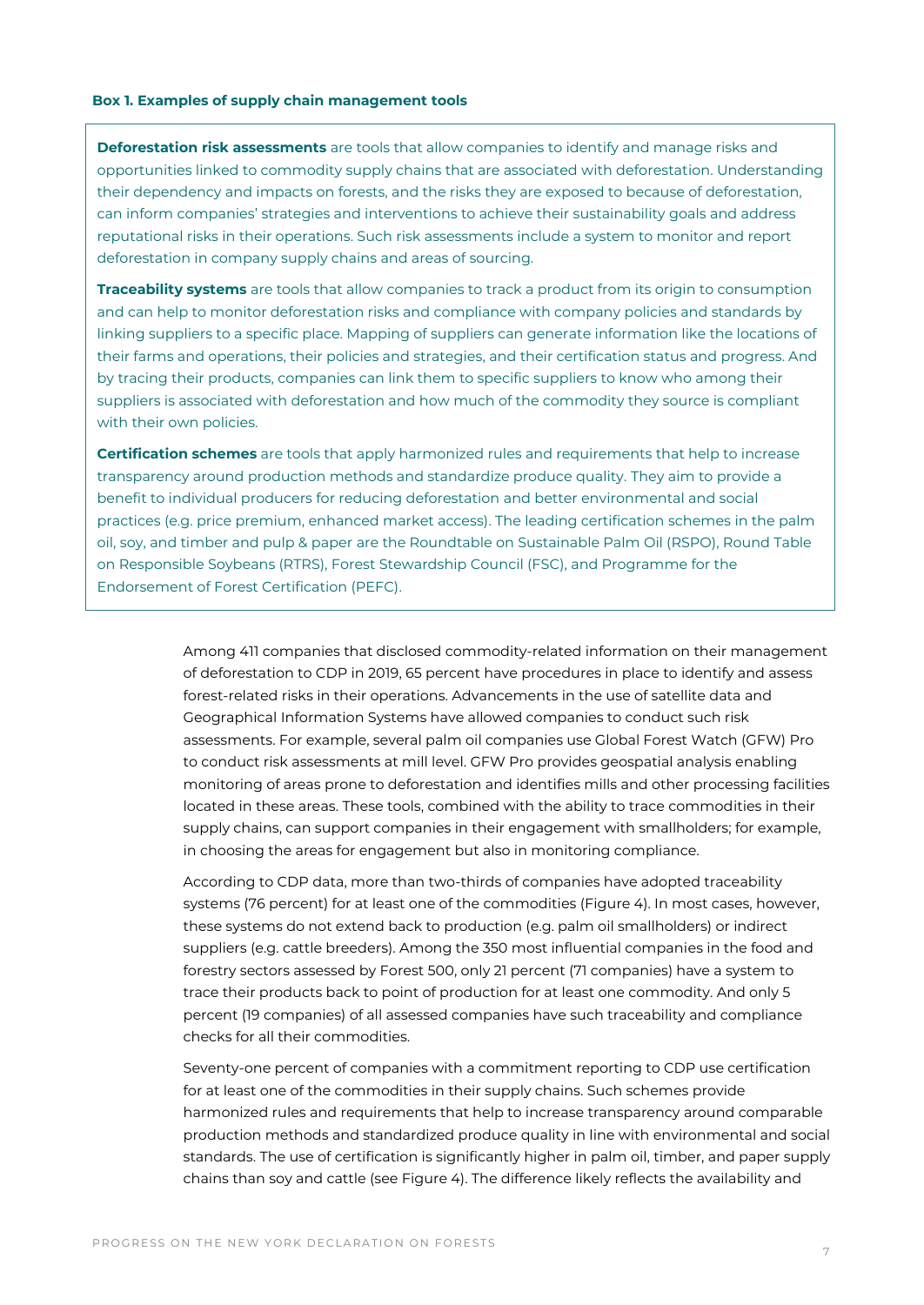uptake of certification schemes such as the RSPO for palm oil and FSC, and PEFC for timber, and pulp and paper, while similar schemes for other commodities failed to gain traction. Similarly, among the 350 most influential companies assessed by Forest 500, 57 percent have some type of certification, and 43 percent mention using this certification to monitor their progress against their forest-related policies. They are most likely to have certification for palm oil (61 percent) or timber (58 percent).

Despite the clear benefits of certification schemes for structuring and guiding the implementation of commitments, their overall impact on forests remains unclear.<sup>9</sup> In the palm oil sector, for example, RSPO have seen some success in providing socio-economic benefits to local communities in some villages and reducing deforestation but only in the certified plantations which risks spillover of deforestation to uncertified areas. 10,11,12

Figure 4. Percentage of companies that have traceability systems, forest-risk assessments, and certification



Source: Compiled by Climate Focus based on 2019 data provided by CDP. Note: Total companies reported: Palm oil (146), Timber (291), Cattle products (93) and Soy (106)

## **Indicator 2.2: Landscape and sectoral collaboration**

# **While there is still a way to go, sectoral initiatives are paving the way for improved standards in palm oil, soy, cattle, and timber production**

Companies and other stakeholders see collaboration at jurisdictional and landscape level as a way forward to address the systemic challenges that drive deforestation. In the palm oil sector, for example, half of the 99 producers, processors and traders assessed by ZSL SPOTT, report implementing a landscape or jurisdictional approach to biodiversity conservation. Such collaboration aims to consolidate various efforts to comprehensively improve the whole system including governance, supply chains, and communities.<sup>13</sup> In supply chains where smallholder producers control part of the production, companies can collaborate with communities of smallholders and local governments to improve yields and prevent deforestation within a set geographical area, while assuring a sustainable source of raw materials (see Box 1 for an example).<sup>14</sup> Some companies also see these programs as a potential approach to reduce some of the supply chain complexities, improve traceability, and ensure sustainable supply base.<sup>15</sup>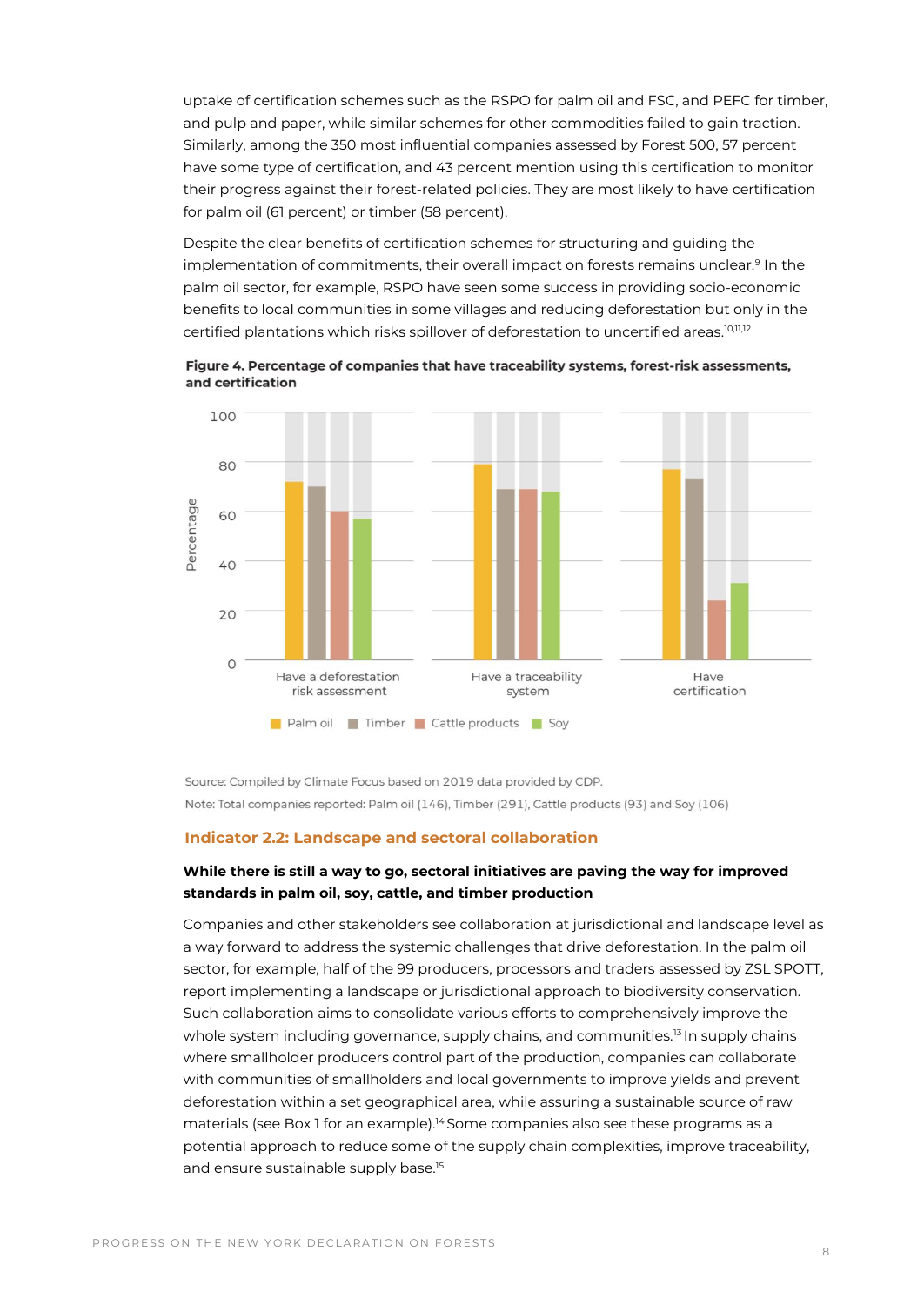#### **Box 2. The Siak and Pelalawan Landscape Program16,17**

A multi-stakeholder landscape-level intervention, the Program was established in 2018 to address environmental, land, and labor issues in the Siak and Pelalawan districts in Riau province in Indonesia. Seven companies built a coalition with two civil society organizations to develop and implement an intervention to protect and enhance forests and natural ecosystems including peatlands; empower smallholders and local communities in support of improved livelihoods; respect labor and human rights; and develop a multi-stakeholder platform to enable collaboration and support district implementation of sustainable development goals. The initiative builds on existing efforts to advance a shared vision of sustainable, inclusive production, as well as promoting collaboration with the government-led Siak Green District initiative and other development partners such as LTKL and the Tropical Forest Alliance.

Under a five-year plan which began in January 2020, the coalition is focused on making progress in eight priority areas:

- **Conservation:** Conservation and/or restoration of 5,000 hectares of high environmental value area(s).
- **Village-level engagement:** Advance at least five priority villages toward sustainable models of production through smallholder support and capacity building.
- **Districtwide traceability:** Develop and implement districtwide traceability-toplantation strategy, including a risk-calibrated approach as relevant.
- **Lowland forest biodiversity:** Support and strengthen existing protection and rehabilitation efforts in Tesso Nilo National Park, including removal of illegal oil palm plantations that occupy 75 percent of the park.
- **Mill-level engagement:** Build capacity and defining incentives to ensure NDPE compliance among all the mills in the landscape.
- **Social risks:** Pilot implementation of the Ulula worker voice system in two mills and three plantations to identify critical social risks related to palm oil production and

Other sectoral initiatives for zero-deforestation supply chains include the Amazon Soy Moratorium and the Zero Deforestation Cattle Agreements in Brazil. In place for almost 12 years, these initiatives have provided robust monitoring and verification to implement company commitments, but their impact on deforestation has been limited.

The Soy Moratorium that effectively banned the sourcing of soy from deforested areas remains one of the most successful strategies to curb deforestation from soy in the Amazon. However, soy has continued to replace old pastures while pastures have expanded into native vegetation in the Amazon and Cerrado, which underlines the indirect role of soy in driving deforestation in the region. Between 2008-19, soy has replaced 23 percent of the pasture in Cerrado and 22 percent in the Amazon, and in both biomes for every hectare of soy expansion into pasture there is at least one hectare of pasture expansion into forest and native vegetation.<sup>18</sup>

There have been attempts to create similar initiatives to protect the Cerrado biome that has been largely converted for soy and is at significant risk of further destruction, but progress has been slow and the initiatives have not yielded any concrete results. For example, in 2017, the Cerrado Manifesto was launched and signed by 62 companies that called for action to halt deforestation and native vegetation loss in Cerrado. While the number of signatories has grown to over 140 companies, there is little information on the actions taken to achieve the goals of the manifesto and a delay in implementation may have exacerbated loss of vegetation in this landscape.<sup>19</sup>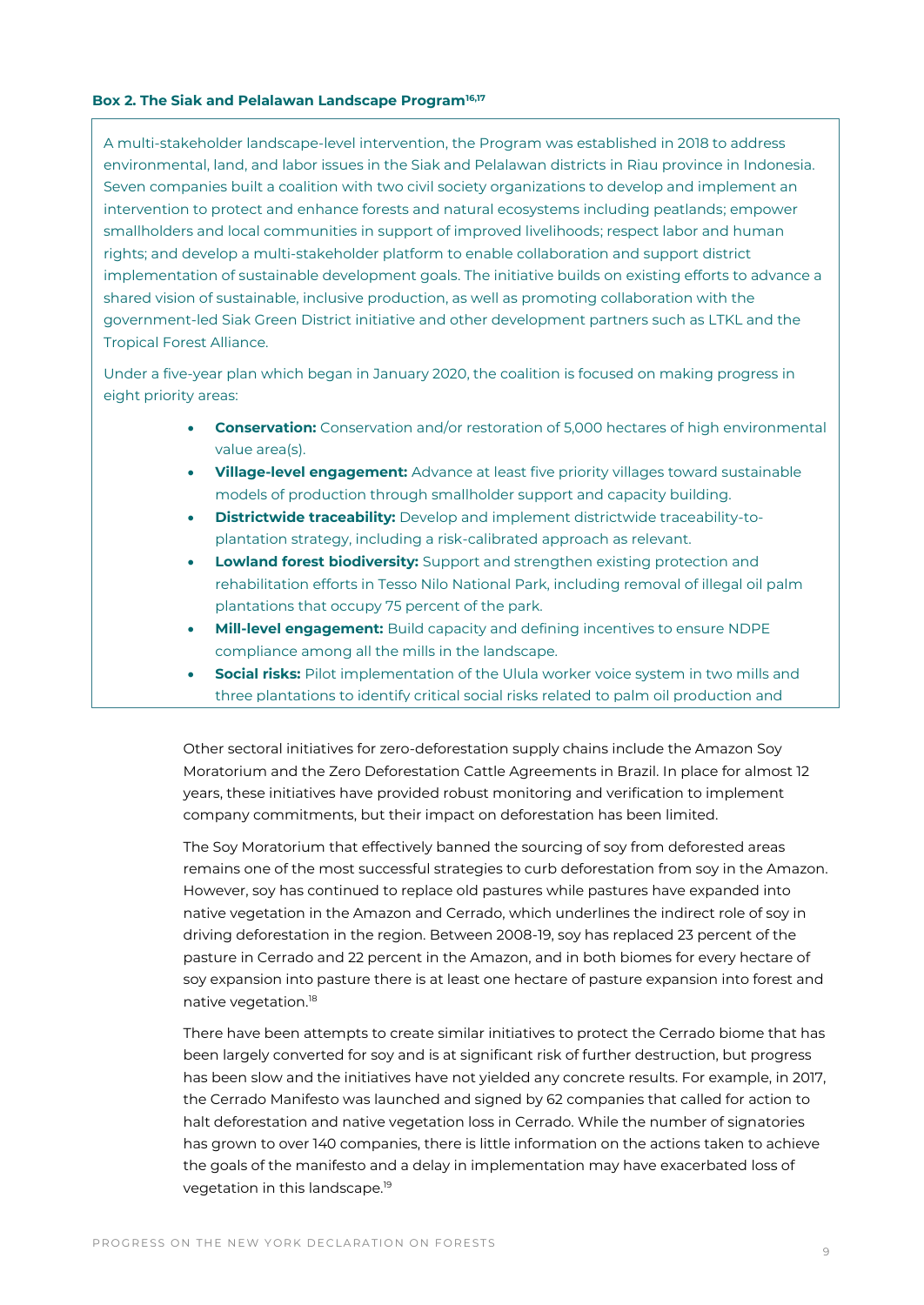Brazil's Cattle Agreement has been criticized for failing to effectively reduce deforestation from cattle ranching in the region.<sup>20</sup> This is, in part, due to a complex cattle supply chain that hinders efforts at law enforcement, inspections, and, especially, tracing cattle over their lifetimes. This, in turn, allows cattle that came from areas illegally deforested in the Amazon to enter the supply chains, including the signatory companies of the Cattle Agreements. Therefore, for the Agreements to achieve zero-deforestation goals, it is necessary to expand them to cover more slaughterhouses and for slaughterhouses to monitor all landholdings of their direct suppliers and include indirect suppliers in their monitoring efforts.<sup>21</sup>

Similarly, in February 2019, the Soft Commodities Forum of the World Business Council for Sustainable Development was founded by major soy companies to advance collective action around common sustainability challenges in the soy sector. The Forum members are six major global soy traders who have agreed on a common framework for transparent and traceable soy supply chains in the Cerrado biome. The Forum members reported that in 2019, more than 90 percent of the soy they sourced from the 25 priority municipalities in the region came directly from farmers, although specific farms could not be identified, as farmers may cultivate more than one farm.<sup>22</sup> Hence, farm-level traceability is yet to be achieved. In addition, the Forum members aim to engage producers, assess their current practices, and develop approaches to ensure profitable soy production that is compatible with environmental conservation. These are planned activities and no progress has yet been reported.

In December 2019, four large food companies launched another initiative "The Funding for Soy Farmers in the Cerrado Initiative." It is aimed at protecting the remaining forest and other native vegetation above and beyond the percentage that already must be legally conserved on private lands under Brazil's Forest Code. The initiative aims to provide soy producers in the Cerrado with financial incentives to ensure that, in future, soy is cultivated only on existing agricultural lands.<sup>23</sup> However, an implementation mechanism for the fund is yet to be designed.<sup>24</sup>

Similarly, 17 members of Consumer Goods Forum recently launched the Forest Positive Coalition of Action. Building on the lessons learned from their 2010 commitments of zeronet deforestation, the Coalition aims to focus on systemic change through a new theory of change built on two pillars – supply chain management and integrated land use approach. The Coalition plans to focus on making progress through specific commitments, actions, and KPIs laid out in commodity-specific roadmaps for palm oil, soy and pulp, paper and packaging.

## **Indicator 2.3: Monitoring and verification of compliance**

# **Less than a quarter of companies sourcing the highest forest-risk commodities have monitoring and verification systems in place**

Companies employ a variety of tools to check the compliance of their suppliers. Examples include surveying suppliers, satellite monitoring systems, remote sensing, information collected in central databases, internal audits, contractual review, signed assurances of supplier compliance, mapping of conservation areas close supplier locations, and company or third-party mapping of supplier farms. The uptake of these tools is, however, low. Among companies assessed by Forest Trends' Supply Change Initiative, only 29 companies from 132 assessed have a monitoring and verification system for palm oil, 24 out of 101 companies have such systems for timber and pulp, while only 6 out of 24 companies and 9 out of 39 companies have it for cattle and soy, respectively.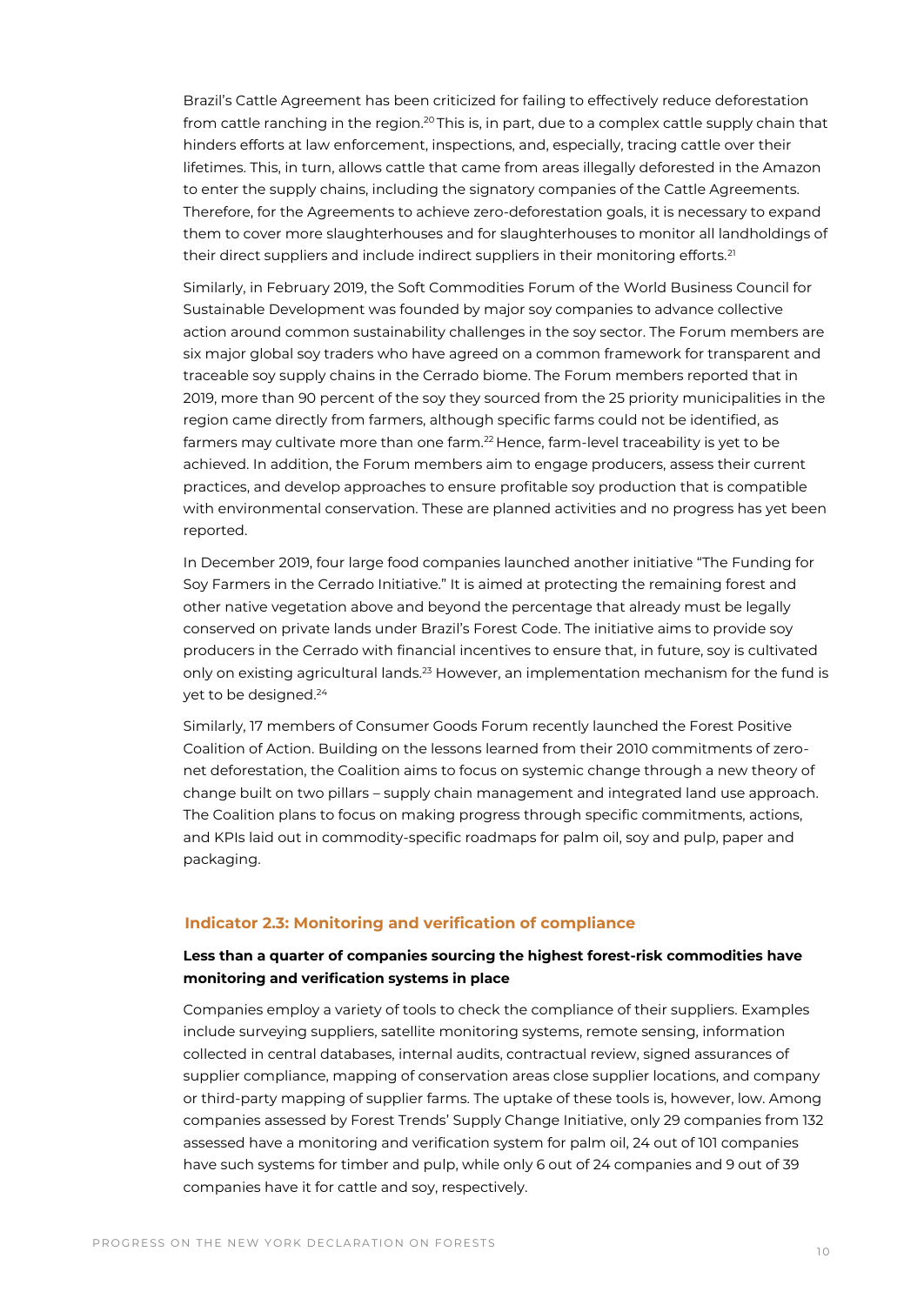#### **Indicator 2.4: Engaging suppliers**

# **Company downstream engagement shows progress, but more action is needed upstream**

Among downstream companies that reported to CDP, more than 75 percent support their direct suppliers to implement necessary measures to ensure they comply with company policies (Figure 5). Based on data from ZSL SPOTT, 32 out of 98 companies report a clear process to prioritize, assess and/or engage suppliers on compliance with company policy or legal requirements. But supply chain engagement beyond direct suppliers remains limited as companies continue to struggle in working with their indirect suppliers, especially with smallholders who need company support to comply with zero-deforestation supply chain goals and standards.

Figure 5. Percentage of companies engaging with suppliers to manage forest-related risks and to increase compliance with sustainable sourcing policies



Source: Compiled by Climate Focus based on 2019 data provided by CDP.

Note: Total number of producers, processors or traders: Palm oil (30), Timber (69), Cattle products (22) and Soy (20). Total number of manufacturers or retailers: Palm oil (98), Timber (177), Cattle products (56) and Soy (56). Total number of processors, traders, manufacturers and retailers: Palm oil (114), Timber (206), Cattle products (65) and Soy (71).

Among palm oil producers, processors, and traders assessed by ZSL SPOTT, 47 percent (44/94) of them commit to support their smallholders and only 26 percent (21/80) of them have a program to support high risk mills to become compliant with company sourcing policies. Supporting smallholder farmers involves providing training, technological resources, and financial support to adopt best agricultural practices and to participate in certification schemes.

However, this support is not always extended to independent smallholders because of their lack of documentation, land title, and organization since legal proof of land ownership is a requirement to get financial and technical support.<sup>25,26</sup> Company support is limited mostly to company scheme smallholders who have a contractual relationship with them, whereas independent smallholders without such contracts are largely unsupported and continue to lack needed resources to implement sustainable land use practices.

Some companies have begun to work with NGOs and the government under multistakeholder programs to support these producers to enhance their productivity, sustainable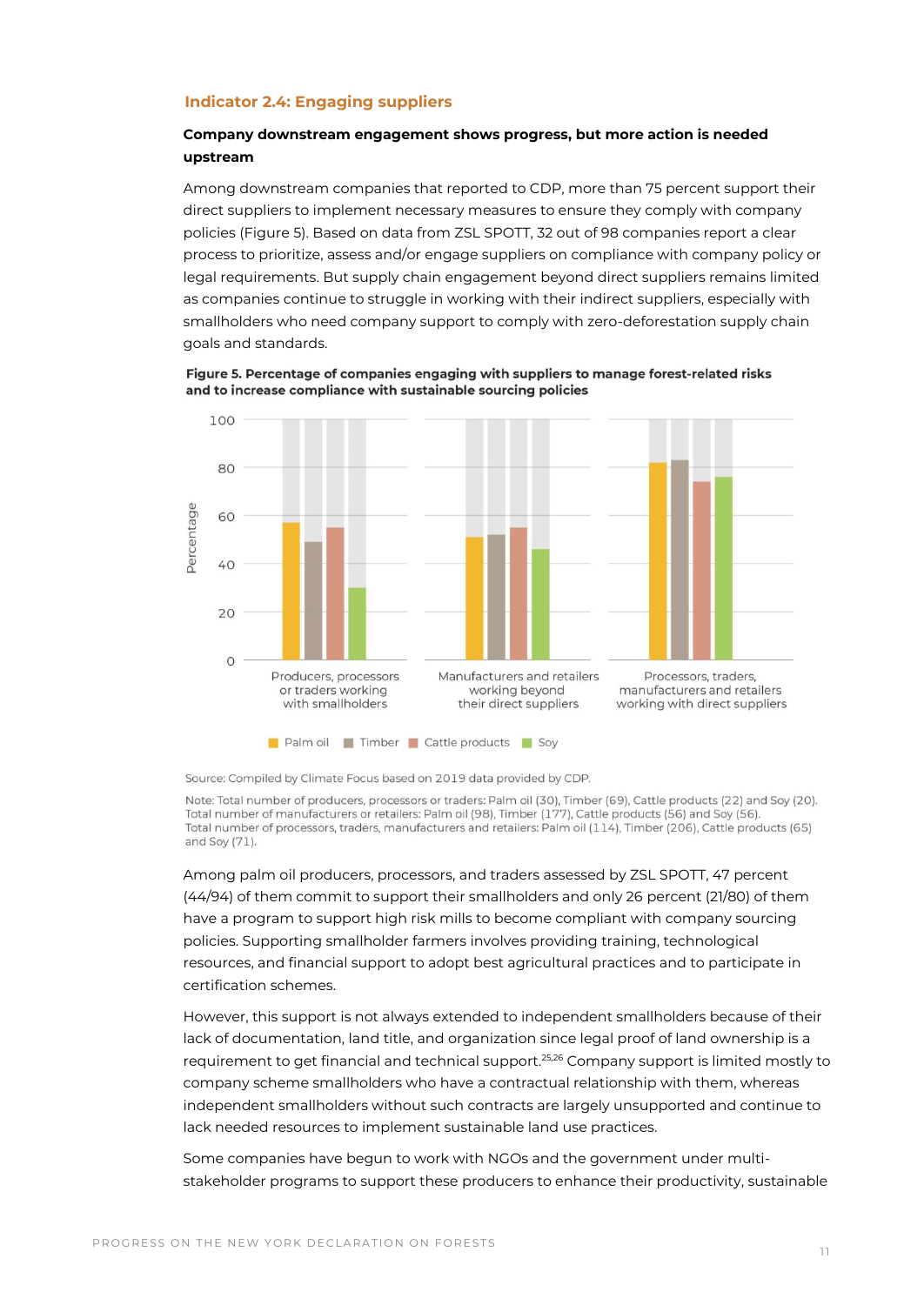cultivation practices, and livelihoods.<sup>27</sup> But these programs cover only a small number of independent smallholders.<sup>28</sup>

# **Criterion 3: Commitment outcomes and demonstration of progress toward commitments**

This criterion assesses the level of transparency and disclosure by companies on their activities to work toward zero-deforestation supply chains. It also assesses the outcomes of company actions that they report in achieving their deforestation-related commitments and sustainability goals and how companies are actually performing against their own commitments.

#### **Indicator 3.1: Reporting and transparency**

# **Most companies still fail to disclose information on their progress in addressing deforestation in their supply chains**

Out of 1,820 companies that CDP invited to report on their forest-related policies in 2019, 70 percent failed to report critical information. Disclosure of information is more advanced in palm oil and timber than cattle and soy. This may be due to increased public awareness around environmental impact of these commodities, which puts pressure on companies to act. Similarly, Forest 500 reports that around a third of the 350 most influential companies did not report on their progress in addressing deforestation in their supply chains.

#### **Indicator 3.2: Compliance with commitment**

Reporting among companies on the proportion of their commodity volumes that is compliant with their forest-related commitments remains low. As assessed below, those that report compliant volumes report traceable volumes and volumes compliant with their certification standards rather than their other forest-related commitments such as zero-deforestation.

#### **Indicator 3.3: Traceability**

#### **Full traceability remains difficult for companies across all commodities**

Several companies report achieving 100 percent traceability but this is mostly to the country level (Figure 6). Traceability past the country of origin is limited. Achieving full traceability back to the farm continues to be difficult for most companies across their supply chains, especially for products sourced from third-party suppliers like smallholders and third-party mills.

Among palm oil companies assessed by ZSL SPOTT, about 24 percent (17/71) of them can trace 100 percent of their raw materials to the mill of origin and 22 percent (18/83) can trace 100 percent of their raw materials from their own mills to the plantation of origin. However, traceability is more difficult when sourcing from indirect suppliers. Full traceability for all palm oil products requires tracing back to plantation-level. It is relatively easy to trace palm oil products from own mills to own plantations and to the plantations of company scheme smallholders. However, tracing back through third party suppliers, including middlemen who, in turn, usually buy from independent smallholders, becomes difficult.<sup>29</sup>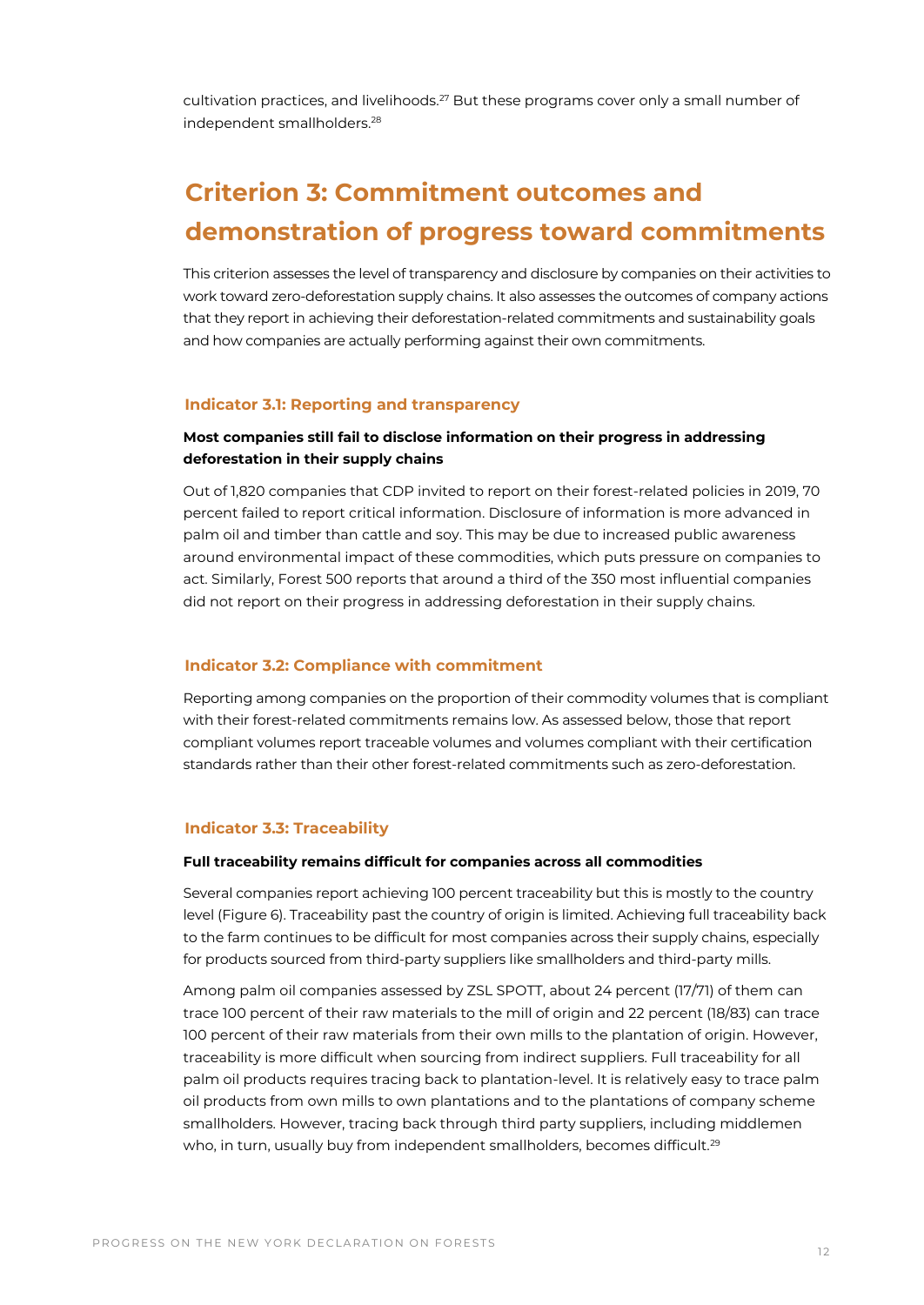#### Figure 6. Percentage of volumes of commodity traceable to some point in company supply chain



Source: Compiled by Climate Focus based on 2019 data provided by CDP. Note: Total companies with a traceability system: Palm oil (115), Timber (201), Cattle products (64) and Soy (72).

#### **Indicator 3.4: Certification**

#### **Reliable certification remains scarce across the supply chains except for timber**

From 290 companies that reported to CDP on their use of certification, about 42 percent report to have at least 90 percent of their commodity volumes certified in a zerodeforestation compliant certification. The share varies strongly by commodity and is highest for the timber sector (Figure 7).

This is because while many companies especially in the palm oil sector source certified raw materials, very few of them source volumes that are compliant with zero-deforestation standards. In palm oil, Roundtable on Sustainable Palm Oil (RSPO) is the most widely used scheme, but many companies using RSPO rely on RSPO Book and Claim, or RSPO Mass Balance systems. However, according to the Accountability Framework, such chain-ofcustody models cannot be considered zero-deforestation unless extra due diligence is used to confirm that commodities are not contributing to deforestation. This is because these systems do not guarantee separation of sustainable and unsustainable palm oil in the supply chain.

For palm oil, data from ZSL SPOTT show that only about 4 percent (3/83) of companies have 100 percent of their plantations and estates RSPO certified, while a larger share (42 percent) have certified only some of their plantations.

Furthermore, certification under RSPO remains limited among smallholders and especially independent smallholders who remain largely outside such programs. Globally, more than 356,000 hectares of scheme smallholder plantations are RSPO-certified, compared to only about 28,000 hectares of independent smallholder plantations.<sup>30</sup> Most independent smallholders have little knowledge of good agricultural practices and lower productivity compared to scheme smallholders and large plantations, and tend to expand their plantations through conversion of peatland and forests.<sup>31</sup>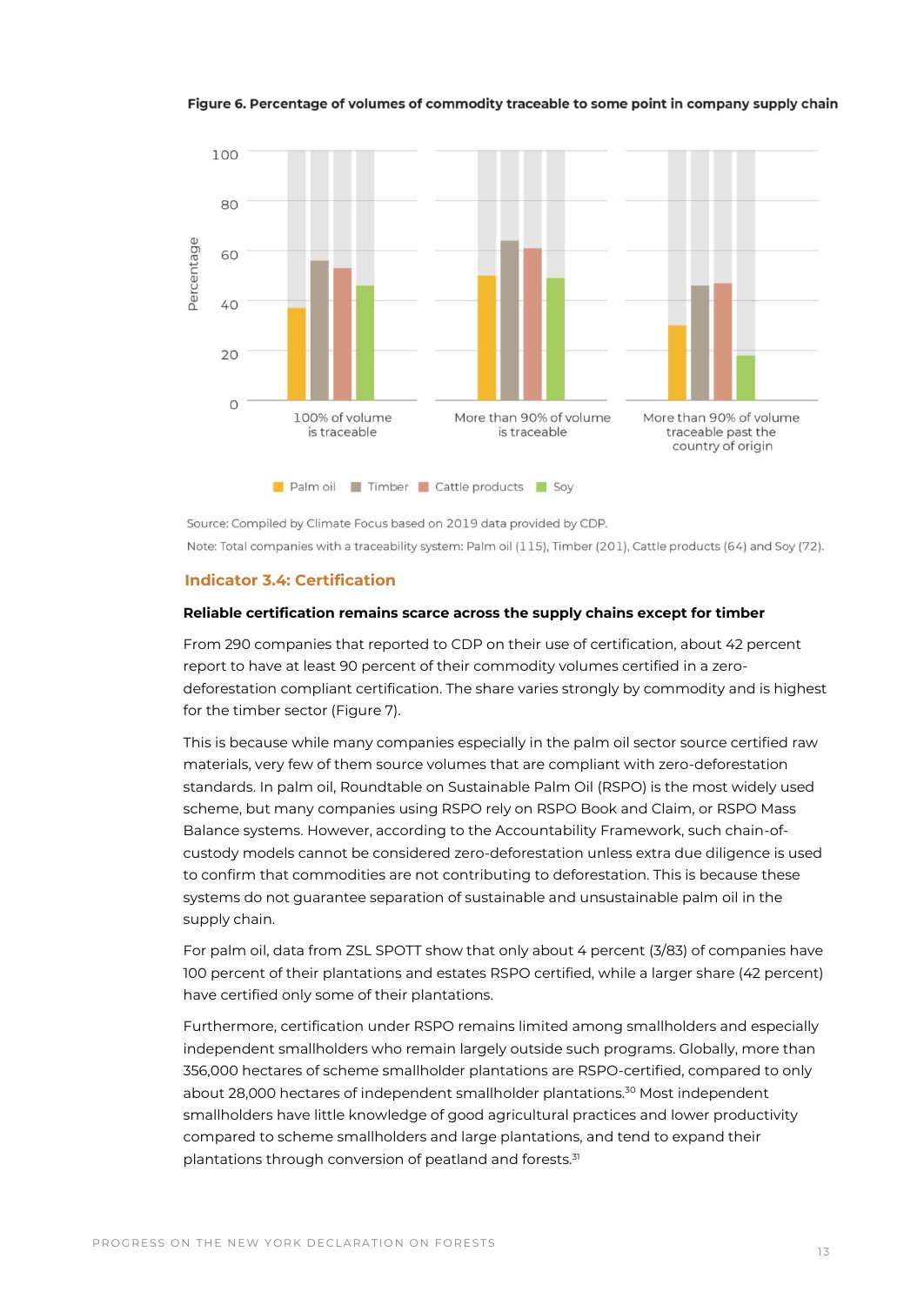#### Figure 7. Percentage of companies with more than 90% of commodity volumes certified



Source: Compiled by Climate Focus based on 2019 data provided by CDP. Note: Total companies with certification: Palm oil (112), Timber (211), Cattle product (22) and Soy (33).

RSPO has made efforts to scale certification among independent smallholders, without meaningful impact so far. RSPO adopted certification guidelines and requirements specific to smallholders,<sup>32</sup> and established the Smallholders Support Fund to fund the costs of smallholder certification projects.<sup>33</sup> Despite this, most independent smallholders continue to find it difficult to achieve certification and the number of certified smallholders remain limited, with fewer than 3,400 independent smallholders in Indonesia and Malaysia certified so far.<sup>34</sup>

Similarly, only a very small portion of global soybean production is certified under RTRS. In 2019, just above 4 million tons and about 1.2 million hectares of soybean were certified under this scheme.<sup>35</sup> To put this in perspective, in 2018/19, global soybean production was 360 million tons, with Brazil alone producing 119 million tons.<sup>36</sup>

# **Criterion 4: Enabling environment**

Effective enabling environments create conditions favorable for the implementation of private sector interventions, while offering the means to address underlying causes of deforestation and contributing to the sustainability of sectoral activities.

### **Indicator 4.1: Support by financial institutions**

# **Financial institutions which channel the greatest volume of finance to the sector must step up their commitments**

Financial institutions such as banks are exposed to deforestation risks through their investment and financing of companies that source deforestation-risk agricultural commodities. According to a Forest 500 assessment of the 150 largest financial institutions that finance the 350 largest companies in palm oil, soy, cattle, paper, and timber supply chains through bonds, loans, or shareholdings, only 14 percent had a commitment for all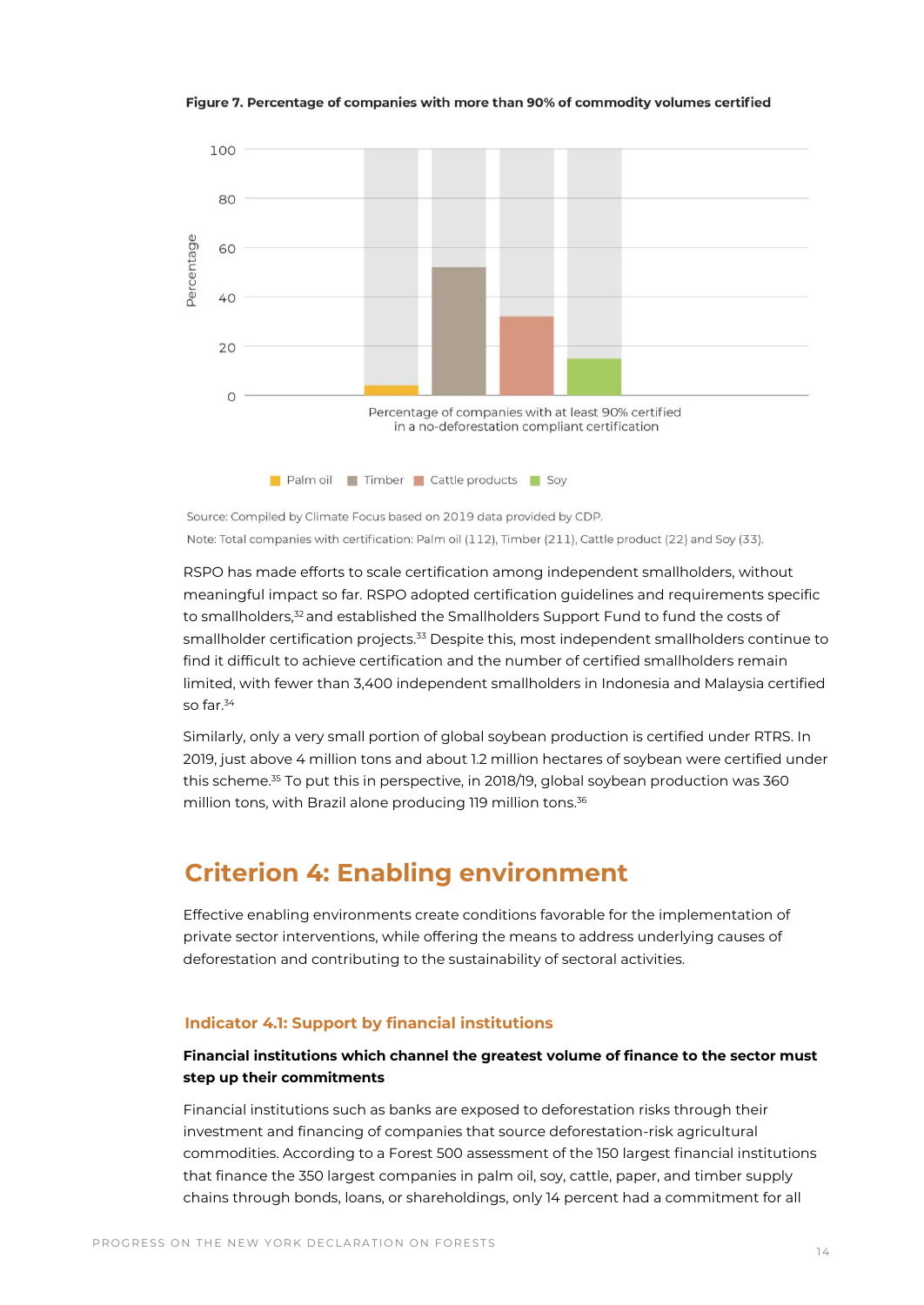forest-risk commodities that they financed in 2019.<sup>37</sup> Financial institutions need to set clear commitments and financing policies to remove deforestation from their investments and engage with the companies they finance to ensure compliance with these investment policies (see Goal 8 update for a detailed assessment).

#### **Indicator 4.2: Support by the public sector**

#### **Public sector efforts are accelerating, but still have a long way to go**

#### **SUPPLY-SIDE MEASURES**

Several producer countries have improved their forest governance by reforming relevant laws and regulations, enhancing law enforcement, and building government capacity to monitor deforestation. All these are necessary enabling conditions to allow private sector actors to work with government and other stakeholders to protect the forests and build zero-deforestation and sustainable supply chains. However, gains made in forest governance in some countries, like Brazil, over the past two decades, are at risk due to corruption and shifting political priorities. Further effort on the supply side is needed to strengthen, revise, or complement initiatives already underway.

### **DEMAND-SIDE MEASURES**

Governments of major forest-risk commodity consumer countries are adopting policies and developing strategies to eliminate imported deforestation from these commodity supply chains. To reduce and eliminate deforestation driven by agriculture requires policies that address deforestation risk commodities as well as policies on sustainable food consumption, diets, food waste, and public and private finance. See the NYDF Goal 10 update for a closer look at the global laws and policies that govern the management and protection of forests.

Regulations by consumer countries like the EU Timber Regulation and the US Lacey Act that put the onus on importers to prove the legality of the timber entering the US and the EU are good examples of legal interventions. In addition, there is new legislation requiring due diligence for companies to avoid environmental damage in their supply chains in France;<sup>38</sup> and in the UK, the government is currently consulting on the implementation of a new law which would require large businesses to prove that forest-risk commodities they source have been produced legally.<sup>39</sup> Similarly, in the US, California passed a Deforestation-Free Procurement Act, which requires all companies contracting with the state government in the provision of tropical deforestation-risk commodities like cattle, palm oil, soy, paper/pulp, rubber, and timber to demonstrate deforestation-free supply chains.<sup>40</sup> This law, however, is not yet passed by the State Senate and hence not enforceable.

In January 2020, China made significant changes to its Nation Forest Law to ban the buying, processing, and transporting of illegally sourced timber. As the world's largest importer of legal and illegal timber, if this change is enforced it will help to fight the illegal logging trade. The changes to the Forest Law will be effective from the July 1, 2020 and also include commitments of the government to develop stable and healthy forestry ecology systems, promotion of afforestation, and the protection of forest reserves.<sup>41</sup>

In 2019, the EU adopted a new framework of actions to minimize the impact of European consumption on the world's forests. This includes pathways to accelerate international cooperation of stakeholders and EU member states, promotion of sustainable finance, and supply chain management. The goals are to protect and improve the state of existing forests and to increase biodiverse forest cover worldwide. As a step to implement this, a Multi-Stakeholder Platform was formed which will undertake the promotion of consumption of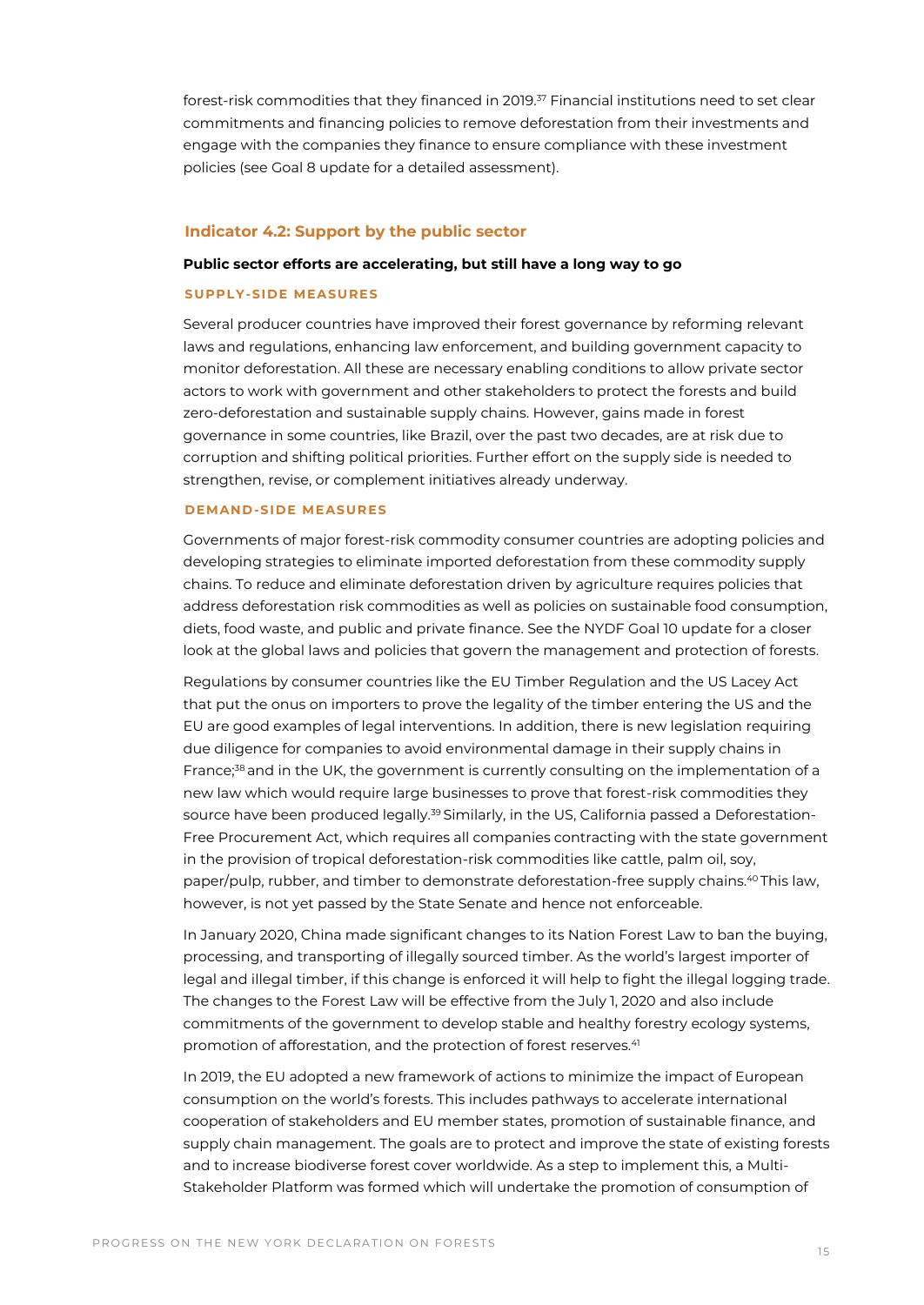products from zero-deforestation supply chains. In addition, an EU Observatory on Deforestation and Forest Degradation will monitor and analyze forest cover worldwide and deforestation drivers. And incentives for sustainable forest management will be targeted through repurposing of public and private finance.<sup>42</sup>

Similarly, the signatories of the Amsterdam Declaration, a non-legally binding commitment signed by major European countries in 2015, support the implementation of private-sector commitments under the NYDF Goal 2. Several governments in the EU have adopted national policies to address deforestation associated with the import of food and agricultural products (Table 2).

In a recent move, member countries of the Amsterdam Declaration sent an open letter to Brazilian Vice-President Mourão in light of growing deforestation in the Brazilian Amazon. The letter claims to reflect the increasing concerns of European consumers, businesses, investors, and civil society, and asks for "a renewed and firm political commitment from the Brazilian government to reduce deforestation being reflected in current and real action." The members commit to supporting dialogue across agricultural commodity supply chains, from producers, traders and importers, to policy makers, indigenous peoples and scientists, to achieve sustainable agricultural commodity supply chains.<sup>43</sup>

| Country                  | <b>Recent developments</b>                                                                                                                                                                                                                                                                                                                                                                                                                                                                                                                                                                                                                                                                                                                                                                                                                                                                                                                                                                                                                                         |
|--------------------------|--------------------------------------------------------------------------------------------------------------------------------------------------------------------------------------------------------------------------------------------------------------------------------------------------------------------------------------------------------------------------------------------------------------------------------------------------------------------------------------------------------------------------------------------------------------------------------------------------------------------------------------------------------------------------------------------------------------------------------------------------------------------------------------------------------------------------------------------------------------------------------------------------------------------------------------------------------------------------------------------------------------------------------------------------------------------|
| <b>France</b>            | In 2018, France passed a due diligence law for French companies that requires them<br>to establish, publish, and implement actions to identify risk and prevent violations<br>against human rights, health and freedom, as well as environmental degradation.<br>However, compliance with this law has not been entirely successful; reports show<br>that leading French soy buying firms have failed to monitor their supply chains. <sup>44</sup><br>Following the due diligence law, France released a "National Strategy against<br>Imported Deforestation" in November 2018 to end imported deforestation by 2030.<br>The strategy aims at changing the practices of every supply chain actor, including<br>producers, businesses, investors, and consumers.                                                                                                                                                                                                                                                                                                  |
| <b>United</b><br>Kingdom | In 2018, a Sustainable Soy Working Group was formally launched. Despite this, the<br>UK's overseas land footprint due to commodity demand is on the rise – between<br>2016 and 2018, they had an annual land footprint average of 21.3 million hectares, a 15<br>percent increase compared to the 2011-15 period. This demand accounts for 28<br>million tons of imported CO2 emissions for cocoa, palm oil, rubber, and soy alone. <sup>45</sup><br>Almost all palm oil (89 percent), as well as 65 percent of soy, largely used as animal<br>feed, and 63 percent of cocoa imported to the UK, comes from countries with high<br>rates of deforestation. <sup>46</sup> The government is now considering a new regulation that<br>would make it illegal for larger companies to use forest-risk commodities that have<br>not been produced in accordance with relevant local laws and they would need to<br>undertake due diligence to show they have taken action to ensure compliance. <sup>47</sup><br>The proposed law is published for public consultation. |
| <b>Netherlands</b>       | The Dutch government does not have a coherent national strategy on deforestation-<br>risk commodities. The IDH Sustainable Trade Initiative, supported by the Dutch<br>Ministry of Foreign Affairs, aims to secure sustainable palm oil production in<br>Indonesia and Malaysia. The Dutch Task Force for Sustainable Palm Oil (DASPO)<br>provides a platform to support businesses in sustainable supply chains.                                                                                                                                                                                                                                                                                                                                                                                                                                                                                                                                                                                                                                                  |

#### **Table 2. Policy developments in consumer countries in the EU**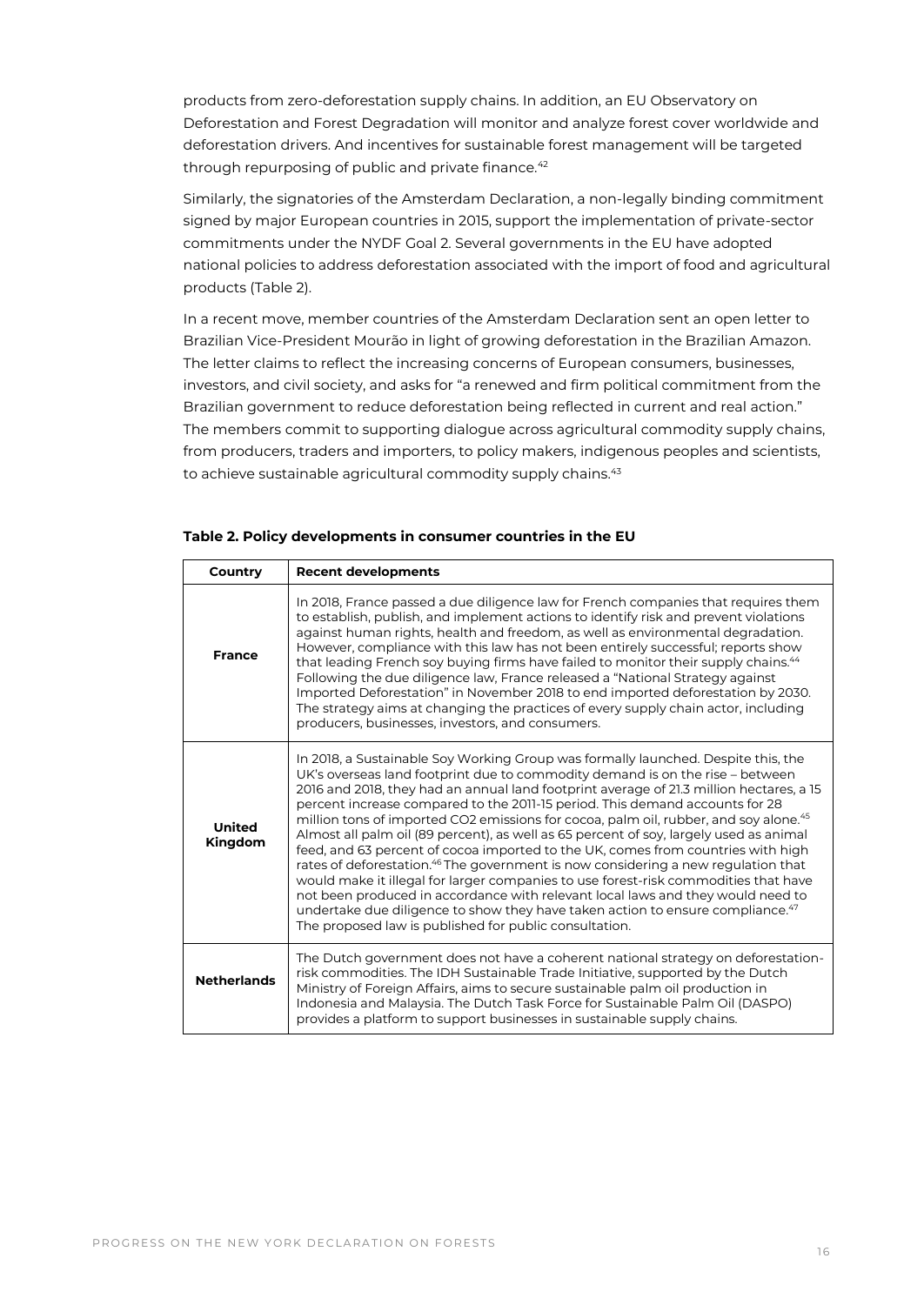| Germany        | There have been developments around due diligence. For example, the draft law on<br>mandatory human rights due diligence for German companies and their supply<br>chains, drafted in February 2019 by the German Federal Ministry for Economic<br>Cooperation and Development (BMZ), mentions specific sectors including<br>agriculture, energy, mining, textile, leather, and electronics. Germany made a step in<br>this direction by passing guidelines on the 8th of April 2020, in line with the EU<br>framework from 2019, to achieve sustainable forest management worldwide and to<br>restore degraded forests by supporting the zero deforestation initiatives of the<br>private sector, civil society, and NGOs; providing support to countries that produce<br>forest products to work towards zero deforestation; increasing cooperation;<br>supporting sustainability in EU trade policies; and broadening the basis for<br>knowledge-based decisions. Germany also plans to increase consumers' awareness<br>about the environmental consequences when buying agricultural products, mainly<br>by promoting the use of certification systems which could also increase<br>transparency. <sup>48</sup> |
|----------------|---------------------------------------------------------------------------------------------------------------------------------------------------------------------------------------------------------------------------------------------------------------------------------------------------------------------------------------------------------------------------------------------------------------------------------------------------------------------------------------------------------------------------------------------------------------------------------------------------------------------------------------------------------------------------------------------------------------------------------------------------------------------------------------------------------------------------------------------------------------------------------------------------------------------------------------------------------------------------------------------------------------------------------------------------------------------------------------------------------------------------------------------------------------------------------------------------------------------|
| <b>Denmark</b> | The Retail Initiative to Further Sustainably Produced Palm Oil supports companies in<br>defining and achieving individual targets in 100 percent sustainable palm oil. The<br>Danish Agriculture and Food Council has developed six procurement criteria for soy,<br>two of which are related to eliminating illegal deforestation. However, it accepts<br>legal deforestation with little consideration for the level of sustainability.                                                                                                                                                                                                                                                                                                                                                                                                                                                                                                                                                                                                                                                                                                                                                                           |
| <b>Norway</b>  | In 2018, Norway's Parliament passed laws banning the import of "non-sustainable"<br>palm oil for feedstock and biofuels by 2020, with the aim of pushing Malaysia to<br>establish sustainable production strategies. Norwegian Initiative for Sustainable<br>Palm Oil (NISPO), a private sector platform of food and feed organizations, have<br>already reached their 2018 target to use 100 percent certified palm oil, and is on the<br>way to ensure that all palm oil used is also segregated and traceable, or identity<br>preserved. The government is assessing the legal scope for implementing a<br>parliamentary proposal to rule out palm oil-based biofuel from public procurement.                                                                                                                                                                                                                                                                                                                                                                                                                                                                                                                    |
| Italy          | Italy is yet to develop any coordinated government initiatives to support sustainable<br>sourcing of palm oil, soy, and cocoa. The Italian Ministry of Environment, Land and<br>Sea (IMELS) has signed an agreement with UNDP to work together in areas of<br>climate change, REDD+ and forest-related sectors such as agriculture and energy,<br>with the goal of enhancing and accelerating sustainable management of forests.                                                                                                                                                                                                                                                                                                                                                                                                                                                                                                                                                                                                                                                                                                                                                                                    |

# **Indicator 4.3: Support by civil society**

Civil society initiatives are expanding in nature and in number

Civil society organizations continue to support companies in setting and implementing zero-deforestation supply chain commitments, and in monitoring and reporting progress on these commitments. Examples include:

**[The Accountability Framework](https://accountability-framework.org/)**: The Accountability Framework, launched in June 2019, provides a common set of norms and guidelines for companies and others working to address deforestation, ecosystem conversion, and human rights violations. The Framework clarifies good practice for setting, implementing, monitoring, verifying, and reporting on supply chain commitments and their achievement; fills critical gaps for topics on which clear guidance is currently lacking; and helps improve the level of coherence and alignment among different implementation standards, tools, and systems. Use of this guidance should contribute to more coherent corporate progress reporting and better comparability among commitments and actions taken toward implementation.

**[CDP](https://www.cdp.net/en)**: Through its work on supply chains, CDP works with big purchasing members to request their suppliers to disclose to the world's largest environmental reporting platform and provide details about relevant impacts related to climate change, deforestation, and water. CDP supply chain disclosure has continuously grown its impact over the past decade. Starting with 14 members, it now has expanded to bring together over 150 major purchasing organizations around the world, collectively representing more than USD 4 trillion in procurement spend. In 2020, CDP supply chain members have requested more than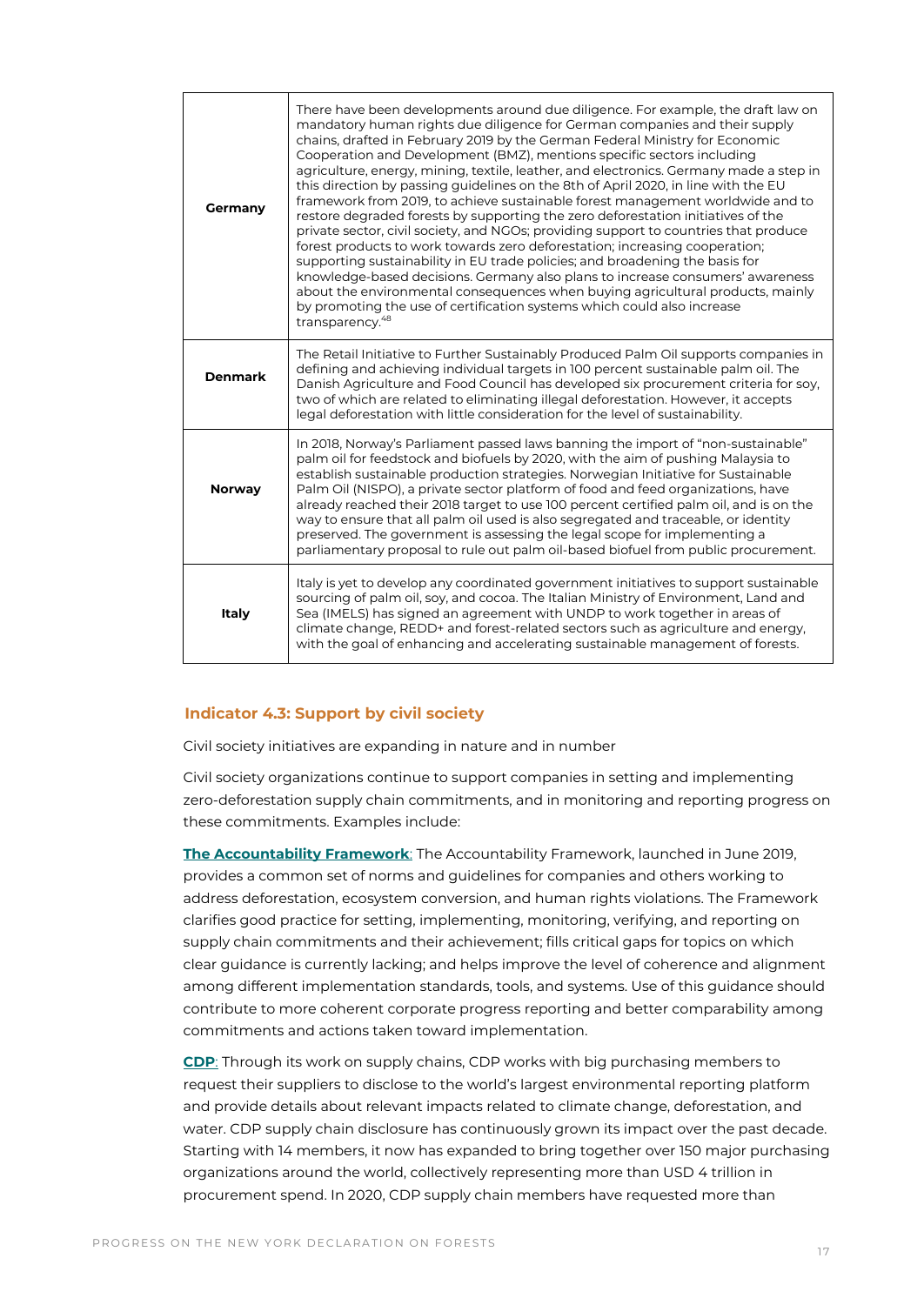15,000 suppliers to identify and manag[e climate change,](https://www.cdp.net/en/climate) [deforestation](https://www.cdp.net/en/forests) and [water-related](https://www.cdp.net/en/water)  [risks.](https://www.cdp.net/en/water) 

**[ZSL SPOTT:](https://www.spott.org/)** SPOTT has expanded to assess and engage more timber and pulp companies, especially producers operating i[n FLEGT](http://www.euflegt.efi.int/what-is-flegt) partner countries at various stages of Voluntary Partnership Agreement (VPA) development – specifically Indonesia, Cameroon, Republic of Congo, and Gabon – and traders in China that source timber from Africa. In February and March 2020, SPOTT held two multi-stakeholder workshops in Douala, Cameroon and Jakarta, Indonesia. The workshops brought together over 60 forestry and agribusiness participants, including representatives from more than 20 SPOTT-assessed companies alongside private-sector associations and civil society organizations. In conjunction with the workshops – which enabled participants to increase their understanding of SPOTT's approach, and the steps they can take to increase transparency in tropical forestry and agricultural supply chains – SPOTT staff also held one-on-one meetings with several companies to discuss their assessments in detail and provide bespoke guidance on how to improve their reporting.

**[Proforest Soy Toolkit](https://www.soytoolkit.net/embedded-soy-supply-chain)**: The Toolkit is developed to provide a guide for companies and decision makers to a wide range of existing and emerging solutions available at each of the key stages of the soy supply chain for decoupling soy production and trading from deforestation. It includes local tools relevant to their soy sourcing regions or supply chain. The Toolkit provides information on available solutions and support companies to build their capacity to implement their deforestation-related commitments using these solutions.

**[Supply Chain Solutions Center \(SCSC\):](https://supplychain.edf.org/category/thriving-forests/)** SCSC facilitated by the Environmental Defense Fund, is a digital hub for sustainability resources and best practices around sustainable supply chain management that aims to support and improve the development of companies' sustainability plans as well as implementation of their sustainability criteria within their supply chains. The "Thriving Forests" pillar aims to compile relevant resources to assist companies in setting and exceeding ambitious deforestation goals. Companies can access the pool of resources and filter them according to their individual needs to develop, implement, and monitor their sustainability criteria.

# **Criterion 5: Commitment impact**

Overall, deforestation from commercial agriculture has not slowed down since the NYDF was announced in 2014. As companies do not report on the impact of their actions on deforestation in their supply chains, it is hard to link any corporate efforts to changes in deforestation rates driven by commercial agriculture. However, scientists have used satellite data and global commodity production and trade data to estimate the changes in rates of deforestation associated with commercial agriculture.

Recent data indicate that global deforestation associated with commercial agriculture has remained high, despite a small decline in 2015. Since 2001, 27% of all tree cover loss has been driven by permanent land use change for commercial agriculture including for the production of palm oil, soy, beef, timber and pulp. It considerably declined in 2018 (4.95 million hectares) since a peak in 2016 when commercial agriculture resulted in almost 8.5 million hectares of forest loss.

#### **Current and emerging deforestation frontiers**

Recent trends in commodity production bring both good and bad news for tropical forests. In Indonesia, the last expanse of rainforest in Papua has been under threat from palm oil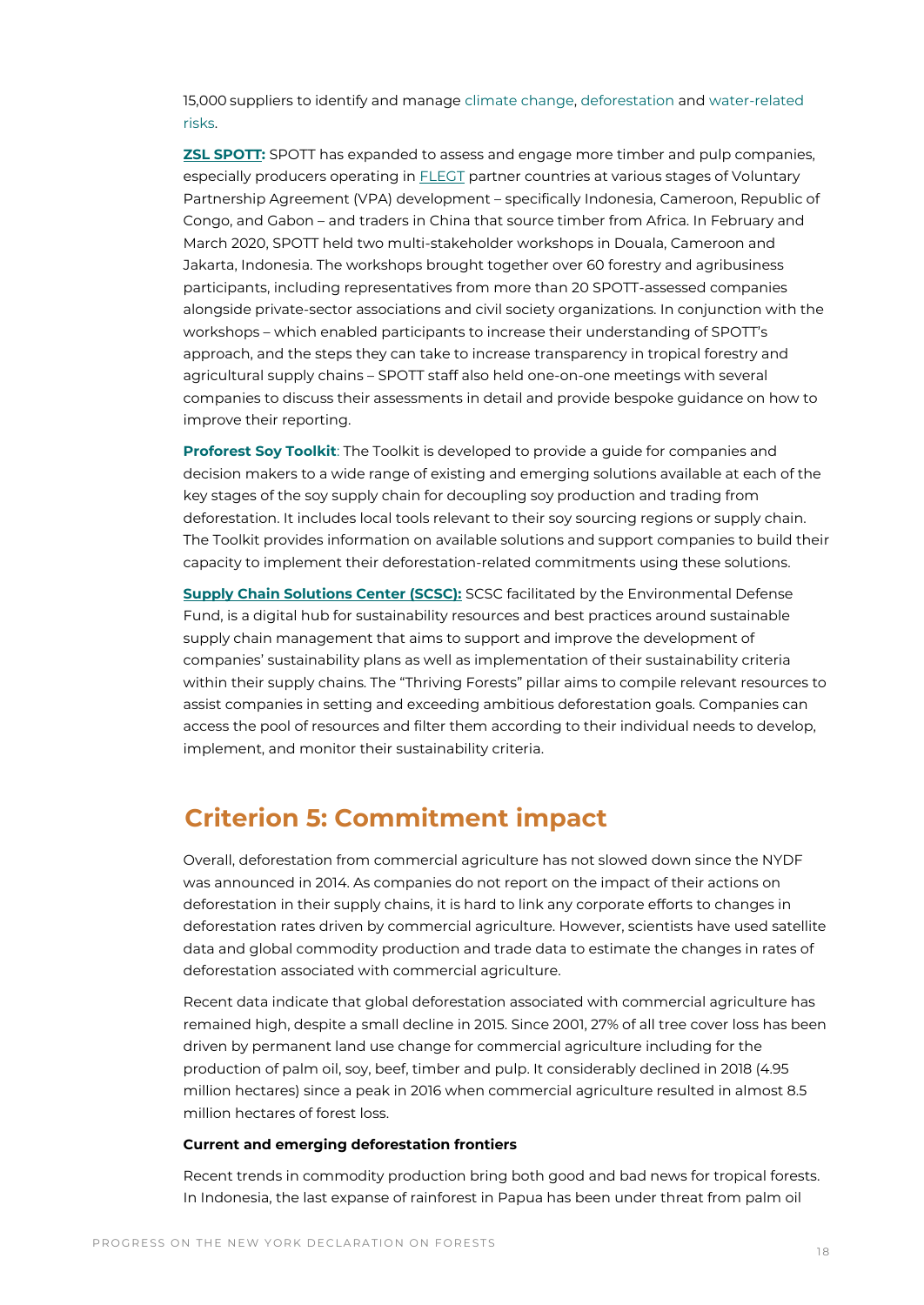expansion. However, in the past three years, deforestation from palm oil has reduced on the Island. This reduction coincides with public commitments to no deforestation, peatland and exploitation (NDPE), announced by some palm oil companies sourcing from this island. Similarly, the local government in Papua has put a moratorium on new concession licenses for palm oil plantations, but critics are skeptical about its enforcement.<sup>49</sup>

In Argentina, the Chaco has been the main frontier of commodity-driven deforestation in recent years. Between 2010 and 2018 the Argentinian part of the Chaco lost more than 1 million hectares of native vegetation, largely due to the expansion of cattle pasture and soy.<sup>50</sup> However, deforestation has declined by 78 percent since 2013 when it had peaked to 211,836 hectares. Similarly, in Paraguay, part of the Chaco deforestation has declined by 86 percent since 2010 when it had reached 400,000 hectares.<sup>51</sup>

Meanwhile, in Colombia, pasture expansion is driving deforestation in the northwestern Amazon, namely the convergence zone between Tinigua, La Macarena, and Chiribiquete national parks; the western sector of the Chiribiquete park expansion zone; and the northwestern segment of Nukak National Natural Reserve.<sup>52</sup> And in Thailand, cultivation of cash crops, like corn for livestock feed, is driving loss of forests.<sup>53</sup> While it is not clear whether these increased deforestation risks are linked to any specific companies or market, the risk is real and action is needed.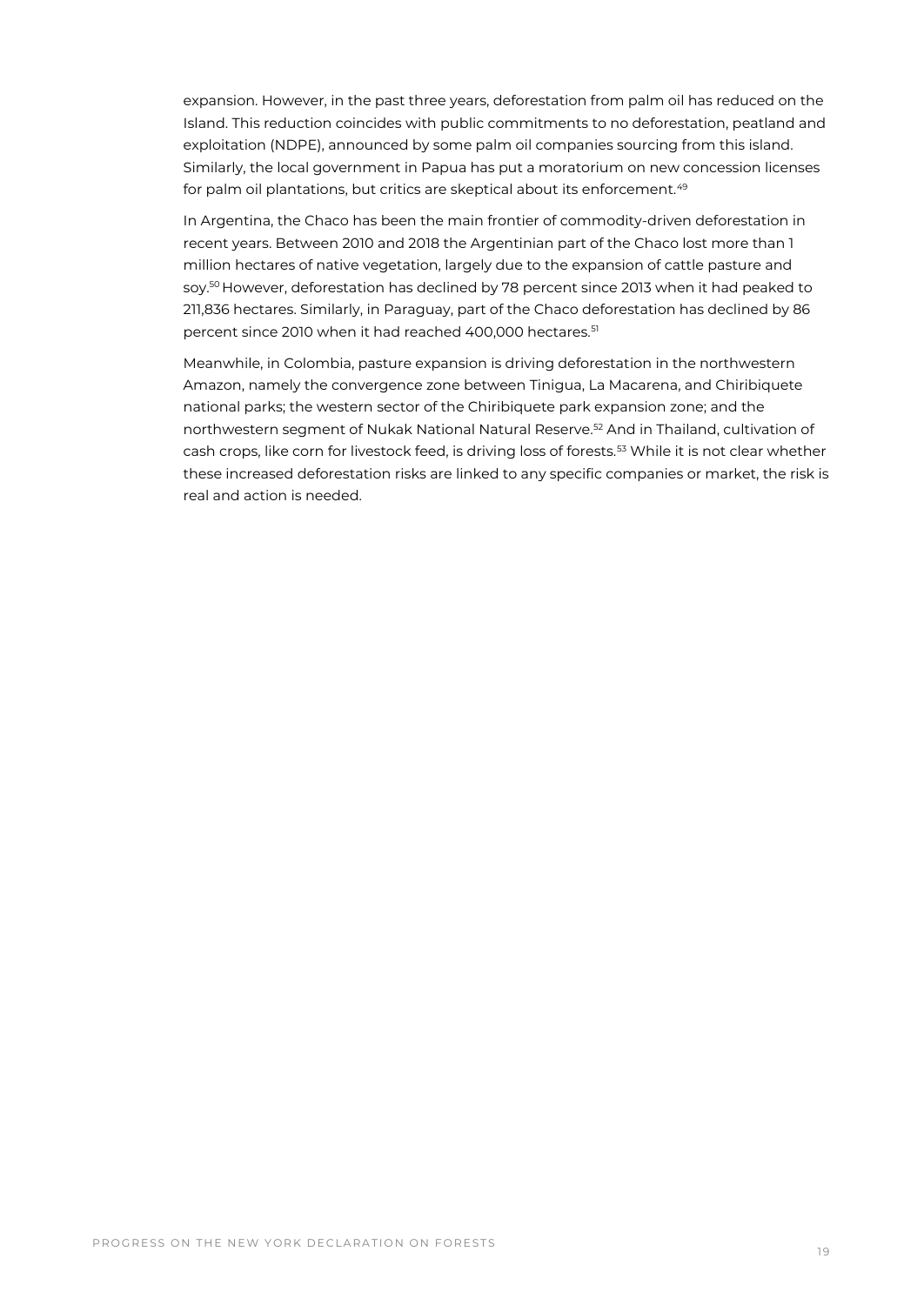# **Endnotes**

<sup>1</sup> Austin, K. G., Schwantes, A., Gu, Y., & Kasibhatla, P. S. (2019). What causes deforestation in Indonesia? *Environmental Research Letters*, *14*(2), 024007. https://doi.org/10.1088/1748-9326/aaf6db.

<sup>2</sup> Austin, K. G. et al. (2019).

<sup>3</sup> Piotrowski, M. (2019). *Nearing the Tipping Point: Drivers of Deforestation in the Amazon Region*.

https://www.thedialogue.org/wp-content/uploads/2019/05/Nearing-the-Tipping-Point-for-website.pdf.

<sup>4</sup> Thomson, E., & Rogerson, S. (2020). *Forest 500 annual report 2019 - the companies getting it wrong on deforestation*. https://forest500.org/sites/default/files/forest500\_annualreport2019\_final\_0.pdf.

5 Thomson, E., & Rogerson, S. (2020).

<sup>6</sup> MLA. (2020, February 6). Strong finish to 2019 for China imports but short-term disruption expected. *Meat & Livestock Australia*. [https://www.mla.com.au/prices-markets/market-news/2020/strong-finish-to-2019-for-china-imports-but](https://www.mla.com.au/prices-markets/market-news/2020/strong-finish-to-2019-for-china-imports-but-short-term-disruption-expected/)[short-term-disruption-expected/](https://www.mla.com.au/prices-markets/market-news/2020/strong-finish-to-2019-for-china-imports-but-short-term-disruption-expected/)

 $\frac{7 \text{ MLA}}{2020}$ .

 $8\overline{\text{USDA}}$  (2020). Oilseeds and Products Annual. At

[https://apps.fas.usda.gov/newgainapi/api/Report/DownloadReportByFileName?fileName=Oilseeds%20and%20Product](https://apps.fas.usda.gov/newgainapi/api/Report/DownloadReportByFileName?fileName=Oilseeds%20and%20Products%20Annual_Beijing_China%20-%20Peoples%20Republic%20of_03-15-2020) [s%20Annual\\_Beijing\\_China%20-%20Peoples%20Republic%20of\\_03-15-2020](https://apps.fas.usda.gov/newgainapi/api/Report/DownloadReportByFileName?fileName=Oilseeds%20and%20Products%20Annual_Beijing_China%20-%20Peoples%20Republic%20of_03-15-2020)

9 Morgans, C. L., Meijaard, E., Santika, T., Law, E., Budiharta, S., Ancrenaz, M., et al. (2018). Evaluating the effectiveness of palm oil certification in delivering multiple sustainability objectives. *Environmental Research Letters*, *13*(6), 064032. https://doi.org/10.1088/1748-9326/aac6f4.

<sup>10</sup> Carlson, K. M., Heilmayr, R., Gibbs, H. K., Noojipady, P., Burns, D. N., Morton, D. C., et al. (2018). Effect of oil palm sustainability certification on deforestation and fire in Indonesia. *Proceedings of the National Academy of Sciences*, *115*(1), 121–126. https://doi.org/10.1073/pnas.1704728114.

<sup>11</sup> Santika, T., Law, E., Wilson, K. A., St. John, F. A. V., Carlson, K., Gibbs, H., et al. (2020). *Impact of palm oil sustainability certification on village well-being and poverty in Indonesia* [Preprint]. https://doi.org/10.31235/osf.io/5qk67.

<sup>12</sup> Heilmayr, R., Carlson, K. M., & Benedict, J. J. (2020). Deforestation spillovers from oil palm sustainability certification. *Environmental Research Letters*, *15*(7), 075002.

<sup>13</sup> Taylor, R., & Streck, C. (2018). *The Elusive Impact of the Deforestation-free Supply Chain Movement*. World Resources Institute.

<sup>14</sup> Bakhtary, H., Matson, E., Mikulcak, F., Streck, C., & Thomson, A. (2020). *Company Progress in Engaging Smallholders to Implement Zero-Deforestation Commitments in Cocoa and Palm Oil*. https://www.climatefocus.com/sites/default/files/20200312%20Smallholder%20Cocoa%20%26%20Palm%20Report%20E

dited\_FINAL\_0.pdf. <sup>15</sup> Buchanan, J., Durbin, J., McLaughlin, D., McLaughlin, L., Thomason, K., & Thomas, M. (2019). *Exploring the reality of the jurisdictional approach as a tool to achieve sustainability commitments in palm oil and soy supply chains*. https://www.conservation.org/docs/default-source/publication-

pdfs/jurisdictional\_approach\_full\_report\_march2019\_published.pdf?Status=Master&sfvrsn=23c977ae\_3.

<sup>16</sup> Cargill. (2020). *Sustainable Palm Oil: Our transformation journey*. https://www.cargill.com/doc/1432164654170/cargill-2019-palm-report.pdf?sf235090744=1.

<sup>17</sup> Proforest. (2020). *Collaboration for sustainable production landscapes*.

https://proforest.net/proforest/en/publications/production-landscapes-programme-impact-report.pdf.<br><sup>18</sup> Trace (2020, 1:1t:2), ta diversity of the diversions of production-landscapes-programme-impact-report.pdf.

<sup>8</sup> Trase. (2020, July 2). Indirect land-use change deforestation threatens prospects for sustainable intensification in Brazil. https://insights.trase.earth/insights/indirect-land-use-change.

<sup>19</sup> Gross, A. S. (2018, March 29). Cerrado Manifesto could curb deforestation, but needs support: experts. 19 May 2020, https://news.mongabay.com/2018/03/cerrado-manifesto-could-curb-deforestation-but-needs-support-experts/.

<sup>20</sup> Krauss, C., Yaffe-Bellany, D., & Simões, M. (2019, October 10). Why Amazon Fires Keep Raging 10 Years After a Deal to End Them. *The New York Times*. https://www.nytimes.com/2019/10/10/world/americas/amazon-fires-brazil-cattle.html. <sup>21</sup> Skidmore, M., Moffette, F., Rausch, L., & Gibbs, H. K. (2020). *Characterizing compliance in cattle supply chains: What factors encourage deforestation-free production in the Brazilian Amazon?* Washington, D.C.: Meridian Institute. <sup>22</sup> World Business Council for Sustainable Development. (2019). *Soft Commodities Forum Progress Report*. https://docs.wbcsd.org/2019/12/WBCSD\_Soft\_Commodities\_Forum\_progress\_report.pdf.

23 Sax, S. (2020, February 11). Private firms will pay soy farmers not to deforest Brazil's Cerrado.

https://news.mongabay.com/2020/02/private-firms-will-pay-soy-farmers-not-to-deforest-brazils-cerrado/.

24 Byrne, J. (2019, December 6). Tesco, Nutreco and Grieg Seafood announce funding for soy farmers in the Cerrado region of Brazil. https://www.feednavigator.com/Article/2019/12/06/Businesses-announce-funding-for-soy-farmers-inthe-Cerrado.

<sup>25</sup> Brandi, C., Cabani, T., Hosang, C., Schirmbeck, S., Westermann, L., & Wiese, H. (2015). Sustainability Standards for Palm Oil: Challenges for Smallholder Certification Under the RSPO. *The Journal of Environment & Development*, *24*(3), 292– 314. https://doi.org/10.1177/1070496515593775.

<sup>26</sup> Jelsma, I., Schoneveld, G. C., Zoomers, A., & van Westen, A. C. M. (2017). Unpacking Indonesia's independent oil palm smallholders: An actor-disaggregated approach to identifying environmental and social performance challenges. *Land Use Policy*, *69*, 281–297. https://doi.org/10.1016/j.landusepol.2017.08.012.

<sup>27</sup> Hidayat. (2017). *At the bottom of the value chain: sustainability certification and the livelihoods of palm oil smallholders in Indonesia* (maastricht university). https://doi.org/10.26481/dis.20170928nkh.

<sup>28</sup> Hidayat. (2017).

<sup>29</sup> Bakhtary, H. et al. (2020).

<sup>30</sup> RSPO. (2019, January 15). Smallholders. https://rspo.irg/smallholders; Schoneveld, G. C., van der Haar, S., Ekowati, D., Andrianto, A., Komarudin, H., Okarda, B., et al. (2019). Certification, good agricultural practice and smallholder heterogeneity: Differentiated pathways for resolving compliance gaps in the Indonesian oil palm sector. *Global Environmental Change*, *57*, 101933. http://www.sciencedirect.com/science/article/pii/S0959378018306897.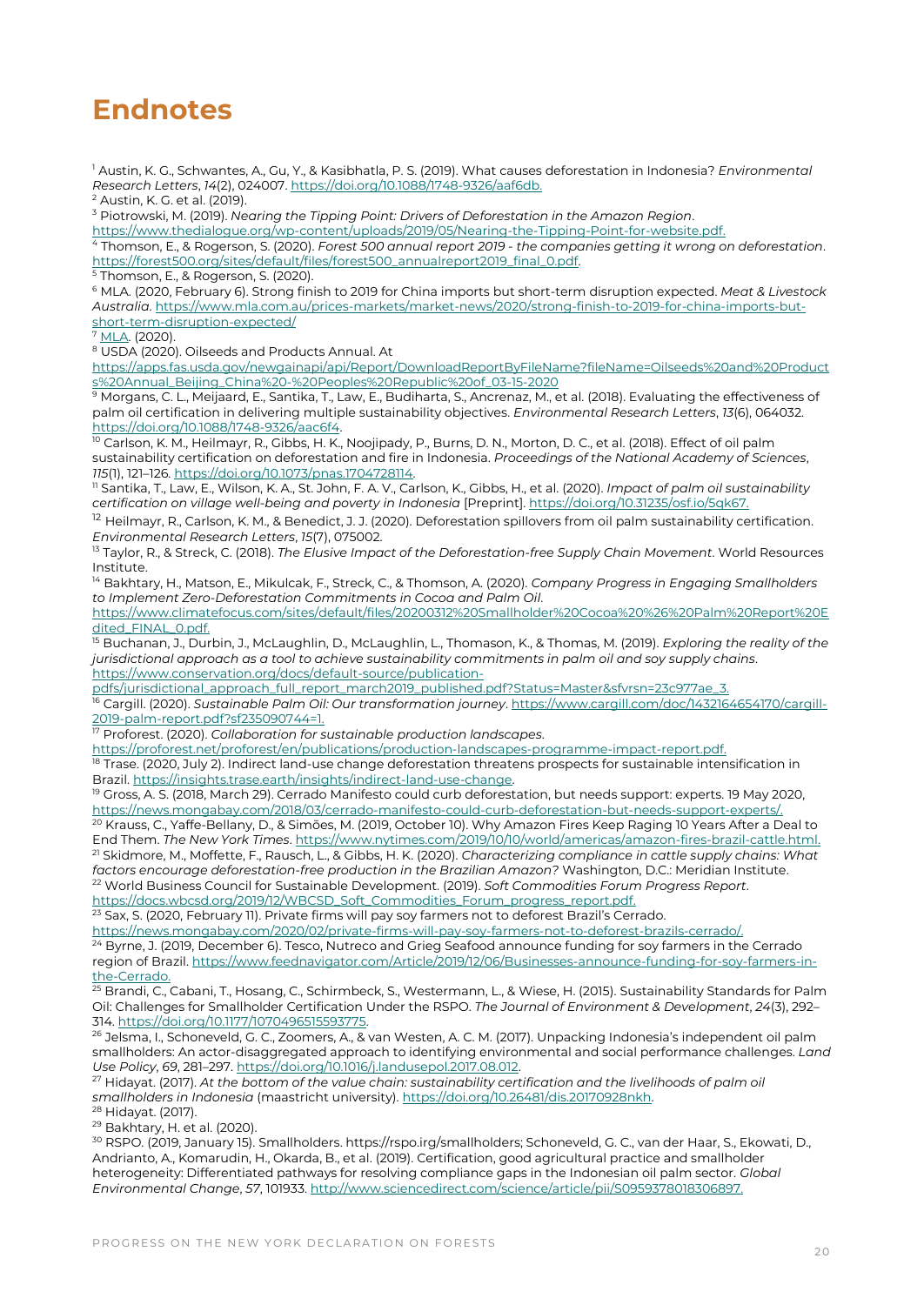31 Schoneveld, G. C. et al. (2019). Schoneveld, G. C., Ekowati, D., Andrianto, A., & van der Haar, S. (2018). Modeling peat-and forestland conversion by oil palm smallholders in Indonesian Borneo. *Environmental Research Letters*. <sup>32</sup> RSPO (2019), Smallholders

<sup>33</sup> See Introduction to RSSF a[t https://www.rspo.org/smallholders/introduction-rssf](https://www.rspo.org/smallholders/introduction-rssf)

<sup>34</sup> RSPO (2019). RSPO 2018 Impact Report.

 $^{35}\,$  RTRS. (2020, May 19). Certified Volumes and Producers - RTRS - Round Table Responsible Soy. 19 May 2020, http://www.responsiblesoy.org/mercado/volumenes-y-productores-certificados/?lang=en.

<sup>36</sup> United States, Department of, & Agriculture. (2020). *Oilseeds: World Markets and Trade* [Market Report]. https://apps.fas.usda.gov/psdonline/circulars/oilseeds.pdf.

<sup>37</sup> Rogerson, S. (2019). *Forest 500 annual report 2018 - the countdown to 2020* [Annual]. Global Canopy.

<sup>38</sup> Government of France. (2018, November 14). Ending deforestation caused by importing unsustainable products. Retrieved from https://www.gouvernement.fr/en/ending-deforestation-caused-by-importing-unsustainable-products. <sup>39</sup> Due diligence on forest risk commodities - Defra - Citizen Space. (n.d.). 18 September 2020,

https://consult.defra.gov.uk/eu/due-diligence-on-forest-risk-commodities/.

<sup>40</sup> Friends of Earth. (2019, May 28). California Assembly Approves Nation's First Deforestation-Free Public Procurement Bill. Retrieved from https://foe.org/news/california-assembly-approves-nations-first-deforestation-free-publicprocurement-bill/.

<sup>41</sup> Mukpo, A. (2020, March 19). China's revised forest law could boost efforts to fight illegal logging. <sup>42</sup> Europea Commission. (2019). Commission steps up EU action to protect the world's forests. Retrieved May 19, 2020, from https://ec.europa.eu/commission/presscorner/detail/en/IP\_19\_4470.

<sup>43</sup> Klöckner, J., and Müller, G. (2020, September 15) Open letter to Vice President Mourão from the Amsterdam Declarations Partnership. https://ad-partnership.org/wp-content/uploads/2020/09/ADP-Brazil-Open-letter\_EN.pdf <sup>44</sup> Earthsight. (2019). French retailers failing to comply with due diligence law for soy imports. Retrieved May 20, 2020, fro[m https://www.earthsight.org.uk/news/idm/french-retailers-soy-due-dilligence-law-mighty-earth.;](https://www.earthsight.org.uk/news/idm/french-retailers-soy-due-dilligence-law-mighty-earth) Vigilance-plan. (n.d.). The law on the duty of vigilance – list of companies subject to the duty of vigilance. Retrieved May 20, 2020, from https://vigilance-plan.org/the-law/.

<sup>45</sup> WWF-UK and RSPB. (2020). *Riskier Business: The UK's Overseas Land Footprint* [Summary Report]. https://www.rspb.org.uk/globalassets/downloads/documents/risky-business/risky-business-report-summary.pdf. <sup>46</sup> WWF-UK and RSPB. (2020).

<sup>47</sup> Department for Environment, Food & Rural Affairs. (2020, August 25). World-leading new law to protect rainforests and clean up supply chains. 26 August 2020, https://www.gov.uk/government/news/world-leading-new-law-toprotect-rainforests-and-clean-up-supply-chains.

<sup>48</sup> Deutsche Bundesregierung. (2020). Der Waldvernichtung entgegenwirken. Startseite. Retrieved May 20, 2020, from https://www.bundesregierung.de/breg-de/aktuelles/entwaldungsfreie-lieferketten-1740114.

<sup>49</sup> Jong, H. N. (2020, March 2). Indonesia's point man for palm oil says no more plantations in Papua. 30 March 2020, https://news.mongabay.com/2020/03/indonesia-palm-oil-papua-plantations-moratorium-luhut-pandjaitan/. <sup>50</sup> Trase. (2020, July). *Trase Yearbook 2020: The state of forest risk supply chains*.

https://insights.trase.earth/yearbook/summary/.

<sup>51</sup> Trase. (2020, July).

52 Paz Cardona, A. J. (2019, September 26). As the Amazon burns, Colombia's forests decimated for cattle and coca. 30 March 2020, https://news.mongabay.com/2019/09/as-the-amazon-burns-colombias-forests-decimated-for-cattle-andcoca/.

53 Harris, N., Munroe, T., Dow Goldman, E., Slay, C. M., & Follett, F. (2020, February 21). Agriculture Drove Recent Record-Breaking Tree Cover Loss. 30 March 2020, https://www.wri.org/blog/2020/02/agriculture-drove-recent-record-breakingtree-cover-loss.